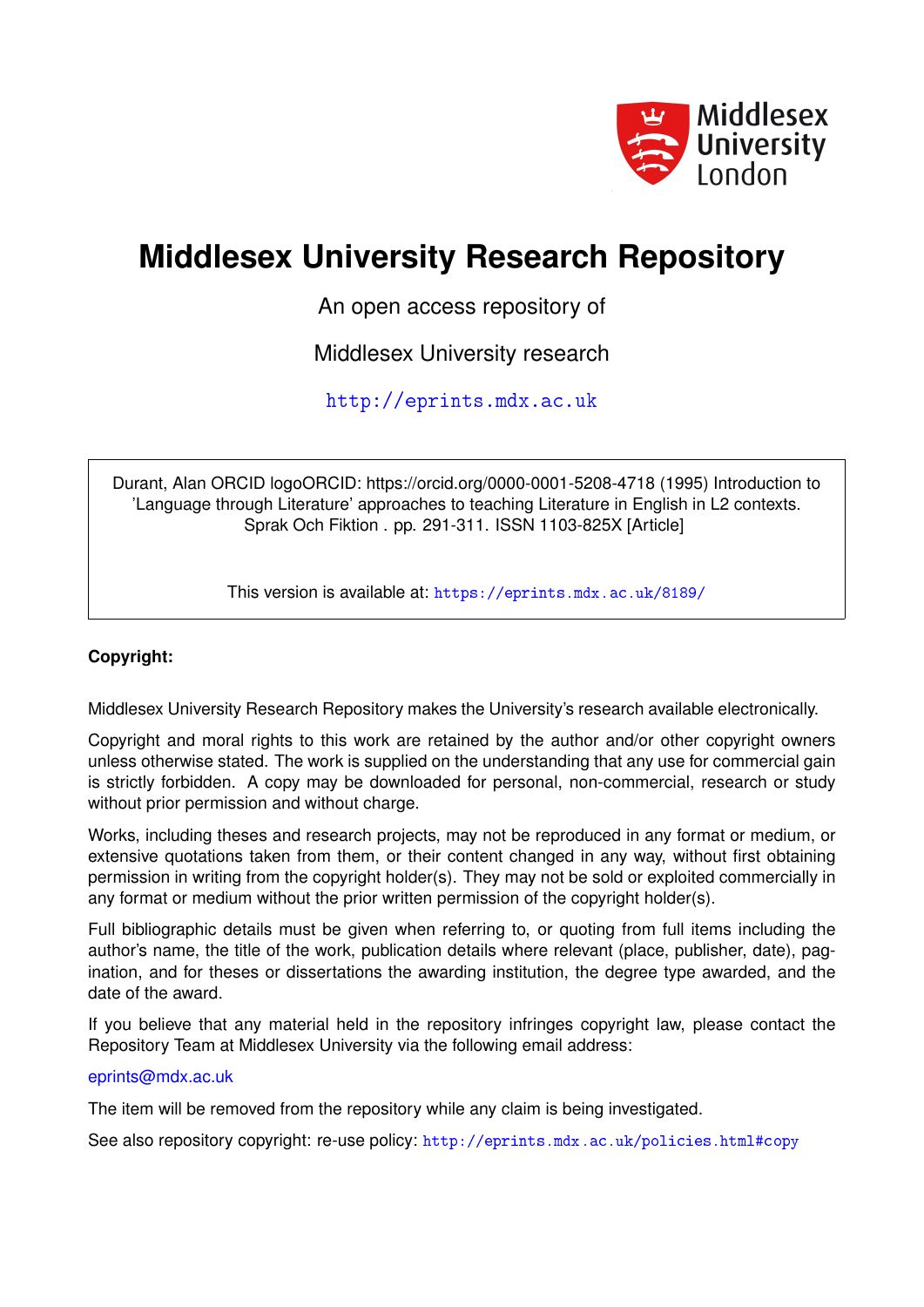# **INTRODUCTION TO 'LANGUAGE THROUGH LITERATURE' APPROACHES TO TEACHING LITERATURE IN ENGLISH IN L2 CONTEXTS Alan Durant**

'Introduction to "Language through Literature" Approaches to teaching Literature in English in L2 Contexts', in, Moira Linnarud, Torsten Ronnerstrand, Yvonne Leffler & Reinert Kvillerud (eds.), SPRAK OCH FIKTION (Hogskolan I Karlstad Press, 1995), pp.291-311. ISSN 1103-825X. *[Also reprinted in VESTNIK, Letnik 29, 1- 2, Ljubljana (1995), 65-90. 1-871438-19-5, and translated into Slovenian and re-published as 'Uvod k pristopom ucenja angleske literature 'jezik skozi knjizevnost v okviru J2', SODOBNA PEDOGOGIKA, vol. 47 no 9-10 (1996), 469-83. ISSN 0038 0474]*

Over the last thirty years, major changes have taken place in the way literary texts are studied and taught, especially in second- and foreign-language contexts. This article<sup>1</sup> explores the historical background to such changes, and looks at continuing arguments over the use of literary texts as an appropriate resource in developing language skills and awareness.

By way of introduction, I review the main forms of teaching strategy currently employed in teaching literature, and draw relevant comparisons and contrasts between the teaching of literature in L1 and L2 contexts. Following this, I examine the changing roles literary texts have played in different kinds of language and literature courses, and discuss a range of continuing and unresolved issues surrounding their use. Then, as illustration of the possibilities of 'interactive' or 'student-centred' approaches to teaching literature in English, I review ten basic procedures common in ELT which can be used in designing groupwork tasks for literary study. Such tasks, I suggest, can usefully supplement more traditional lecture presentations to create a new and more effective literature pedagogy; they of course do not and should not - replace other modes of teaching, but instead add to (and enrich) a teacher's repertoire of methods.

#### **Methods in teaching literature: the main possibilities**

In order to get a sense of the need for, and possible scope of, methodological innovation within the teaching of literature, it is necessary to review at the outset the major forms of contact which currently take place. Such a review is especially necessary because relatively little attention is paid in literature teaching to educational processes, as compared with the content of what is taught. Each of the different modes described in this section serves a visibly different educational function (e.g. transmitting information, developing discussion skills, etc.); and each has its own distinctive interactional dynamic and implicit set of power relations. My suggestions later in this article about pedagogic innovation in the field develop from interpretations of these differing qualities, strengths and limitations; they seek to combine features of each into recommendations for a more genuinely 'interactive' approach to the study of literary works. Literature teaching has a long history of 'interactive' approaches, of course - including small-group discussion and personal feedback; and it has placed considerable importance on them. For this reason it is important to set contemporary ideas and proposals as regards the future in the larger methodological and historical perspective.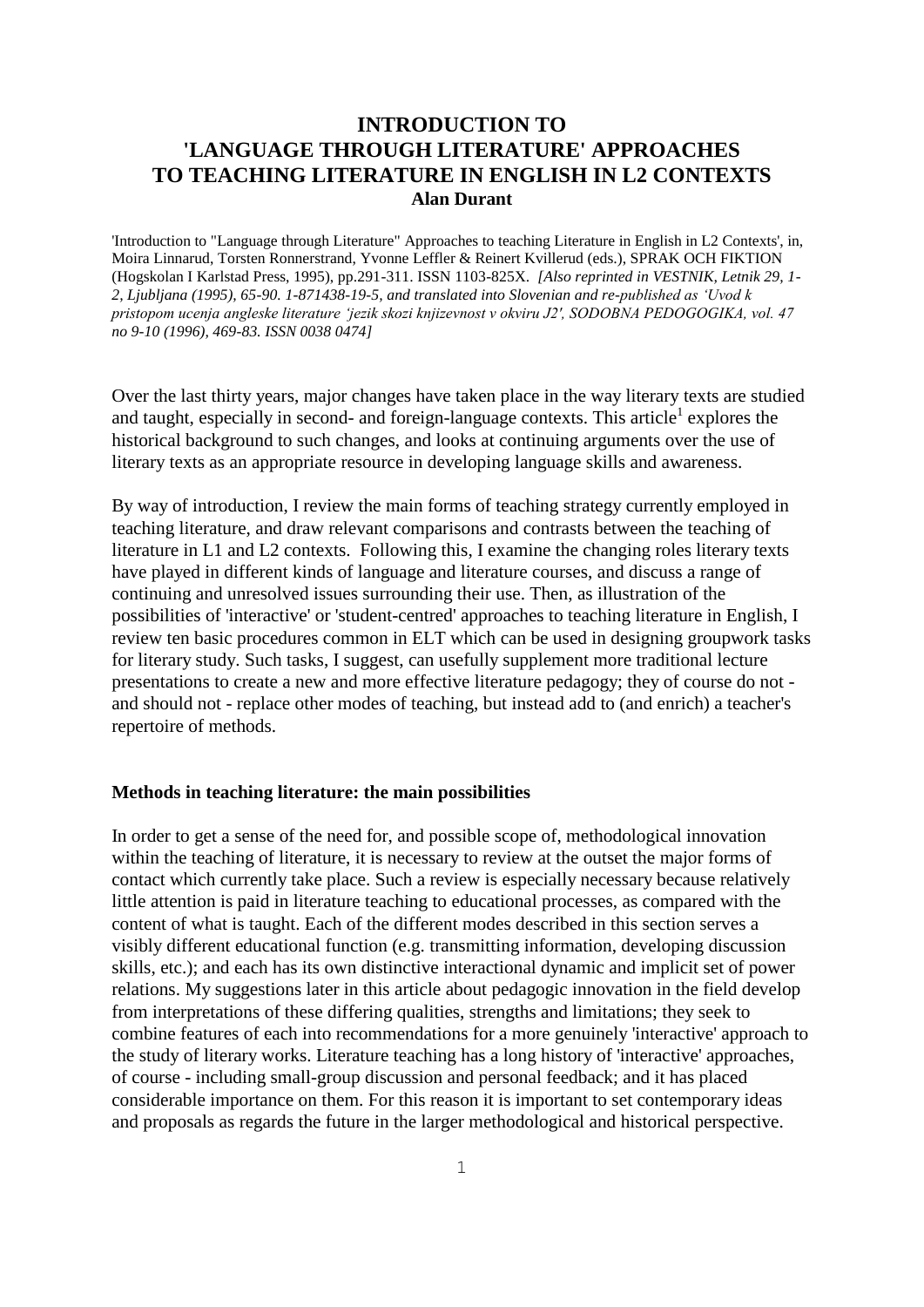- 1. **Lectures**. Lectures are perhaps the most-used method in teaching literature, especially for exposition of individual texts or groups of texts to large numbers of students. Typically they are monologues (sometimes monologues with time set aside for questions or discussion at the end); and they appear appropriate to transferring information from the lecturer to a group of students, or for providing an uninterrupted opportunity for a lecturer to develop a complex critical argument as a model of individual interpretation or critical thought. As is widely acknowledged, nevertheless, we should not over-estimate how much information or critical argument gets across. If the usefulness of lectures is assessed on the basis of how many of the notes taken by those present accurately represent what has been said, or how many new ideas are assimilated (rather than on the basis of what materials have been "covered" in the text of the lecture itself), a far less optimistic view is likely to be reached regarding how effective talking to people in a lecture actually is. Little regard can realistically be given to the differing needs of individual students in the audience; and problems of memory and attention span, coupled with difficulties of audibility, distraction and intermittent boredom, often intervene in the 'transmission' process, producing - even with groups of diligent students - major asymmetries and distortions in terms of the content transmitted and the content received.
- 2. **Informal dialogue**. At the other end of a spectrum of pedagogic interaction, there are tutorials or research supervisions (often associated in Britain with Oxbridge, where the method of regular one-to-one exchange is a luxury still widely offered even at undergraduate level). Very often, the image of this technique is of an egalitarian process, open and eminently 'democratic'; its lack of apparent structure allows it to appear an ideally non-authoritarian, liberal mode of education. But interaction in dialogue is never completely 'unstructured'. It is possible to identify regularities in such dialogue here by drawing attention - using two slightly comic descriptions - to roles in these 'dialogue' sessions. One type of session might be called 'Socratic dialogue'; the other 'Freudian monologue'. In the 'Socratic dialogue', the philosopher asks repeated questions of a young person, who gives answers which are typically defective in some respect. The philosopher extends and adapts each answer, not only to show the young person its limitations, but also to offer new impetus to the philosophical dialectic. This analogy by no means exhausts what goes on in the Socratic dialogues in philosophy, of course; but the term does crystallise an interactional structure characteristic of supervision or tutorial teaching. By contrast, consider a type of dialogue that paradoxically might be termed 'Freudian monologue', because of its resemblance to what happens between the two people at a session of Freudian psychoanalysis. In this scenario, the student is asked by the supervisor to report on what she or he has been doing; the supervisor then sits back for an extended answer, while the student talks in detail about what she or he has read and thought. The supervisor defers feedback until much later, when 'therapeutic intervention' makes fresh development in the work possible. This scenario resembles the Freudian monologue insofar as in the student's monologue - addressed to a silent room - are revealed symptomatic absences or blind spots: areas that have not been explored, problems which get hurried over or which are returned to obsessionally. While this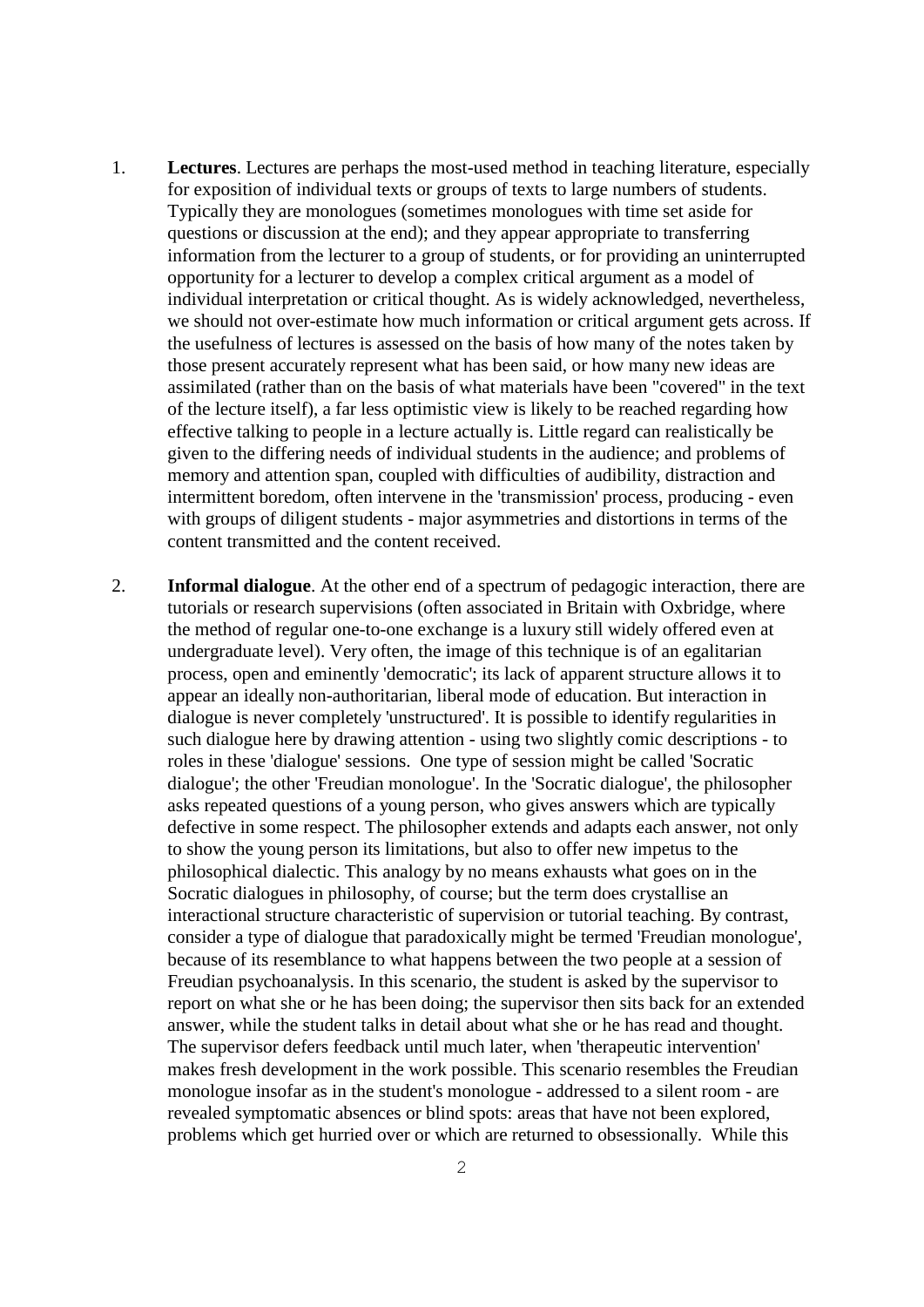simple dichotomy between methods fails to capture all the features of interaction in one-to-one supervision, it does establish that even in supposedly egalitarian, one-to-one educational dialogue (which is perhaps most aspired to in circumstances where resources do not permit it, and so where offers a kind of fantasy-ideal) there are underlying pedagogic structures which form a generally unexamined ballast of existing 'interactive' literature teaching methodologies.

- 3. **Workshops**. Workshops generally take the form of simulations, tasks and role-play. They involve, essentially, a concern to impose structure on learning-events, by specifying a task which offers students a clear idea of what they are supposed to do, and achievable goals or outcomes to motivate and direct the learning process. Workshops derive from a recognition that to be requested to do or discuss something without it being clear what you are supposed to do can be a frustrating experience; not achieving much results in an assumption that you are not participating well, rather than that the class is ineffectively managed. Workshop methodology seeks to structure the process of a session in a way evident to everyone involved; it offers types of involvement and satisfaction to students unlikely to be available in classes structured either around passive, collective listening or around open conversational discussion. Discussion classes end, for example, when time runs out, often without even a provisional conclusion. The process of discussion itself displaces any other shared objective. Although capable students are likely to be able to assess the usefulness of what they have learnt or experienced, less capable or motivated students may find difficulty in identifying benefits that can be fitted into the rest of their learning.
- 4. **Self-access learning**. Alongside these modes of interactive learning (which presuppose co-presence of students and teacher), it is necessary also to consider the increasing role played by self-access, distance learning materials, including hypertext software. These approaches, where available, have the effect of freeing students from the constraint of having to work together at the same pace, or in the same sequence; they can also provide a high degree of individualised learner-feedback. On the other hand, they displace (or even eradicate) the acquisition of social and interactional skills that are likely to come from the collaborative work which can take place in other methods traditionally valued in literature teaching.

These four methodological types make up a familiar menu of alternative processes available to teachers and course designers, to be combined selectively in any given educational course or programme. The existence of successful auto-didacts acts as a cautionary reminder that teachers facilitate and direct the realisation of learning potential, rather than filling empty pots. Variation between methods provides diversity within an educational experience; and selection between them can also offer compromise solutions to practical problems of inadequate or diminishing resources, given that the methods presuppose different staff-student ratios and equipment overheads.

Within all the approaches (including distance-learning), nevertheless, there is an important recurrent question as regards the teaching of literature, quite apart from technical matters of student numbers, cost, and relative efficiency. Who sets the agenda for learning? This is made an important question by virtue of its connections with the claims most often made on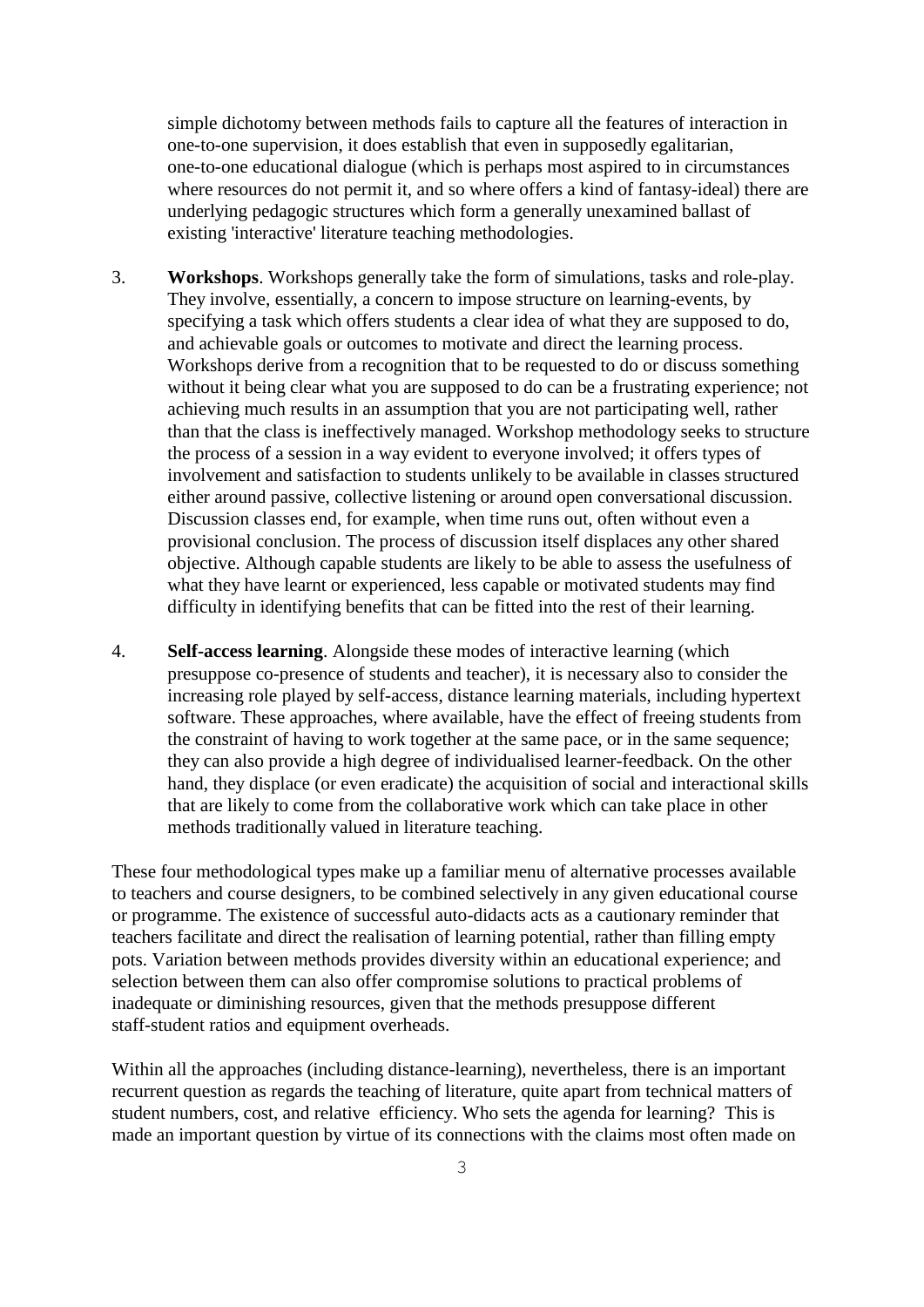behalf of literature courses: that they develop independent taste, critical judgement and personal moral values. In most teaching situations, the educational agenda is set largely by external bodies, including examination boards, and by conventions of the historical content and procedures of the field (in the case of literature courses, this generally means a mix of analytic skills with familiarity with a canon of texts). Partly, too, the syllabus agenda is circumscribed by the interests, customs and approach of individual teachers, who reflect their own educational experience (often, for example, teachers prescribe or recommend poems that they themselves like, not necessarily ones that students will like; and teachers commonly work in ways they feel comfortable with, rather than ways students are most likely to benefit from). This orientation of the syllabus towards the needs of the teacher, where it exists, conflicts with humanistic claims routinely made on behalf of the subject. It is especially likely to have important consequences where the educational experience of many of the staff (as in the case of expatriate staff, or staff uniformly of an older generation) differs significantly from the experience and aspirations of the students themselves.

It is also possible, however, to think of pedagogic approaches (such as some communicative language-teaching approaches, or, more radically, Freirean approaches to education) which seek to involve participants more actively in determining the content, method and purpose of their learning. Such approaches vary from local, small-scale initiatives, along the lines of exploring songs and other texts chosen by students on account of their relevance to the students' own perceived social identities or problems, through to more detailed and sustained philosophies and politics of education. What these approaches have essentially in common is that concrete needs and aspirations of the learners are placed above historical orthodoxies of a given subject or interests and existing expertise of the teacher (which are made responsive to changing demands from students, whose own intellectual and social identities are engaged in the process of formulating what study means and what it should involve). The particular relevance of these questions is that, although studying literature has often been justified as a process of self-discovery through the formation of reading skills and tastes coupled with a consequent development of moral values, its methods have not always been consistent with these aims. For the view of literature as a mode of self-discovery to be tenable, appropriate teaching processes would have to be followed. Yet many of the methods which have evolved in the teaching of literature were developed in and for L1 situations, and are not clearly effective in L2 contexts. The exemplary method of independent reading linked to free discussion, for example, is unlikely to be practicable when the process of reading the text in the first place puts special pressures and difficulties on the reader. In L2 contexts, the teaching of literature in English needs as a result to acknowledge difficulties presented both by language and by cultural reference; and it is to these issues that we should turn in the next section.

#### **Differences between L1 and L2 contexts for teaching English.**

When deciding how to teach a subject, it is self-evidently important to consider that subject as specifically as possible. Yet in the case of English literature courses, it has been suggested above, it is often monolingual native-speaker contexts which provide the model for teaching. This is inappropriate, since it disguises two sources of difficulty likely to be faced by students in their encounters with texts on the syllabus: difficulties presented by the language and style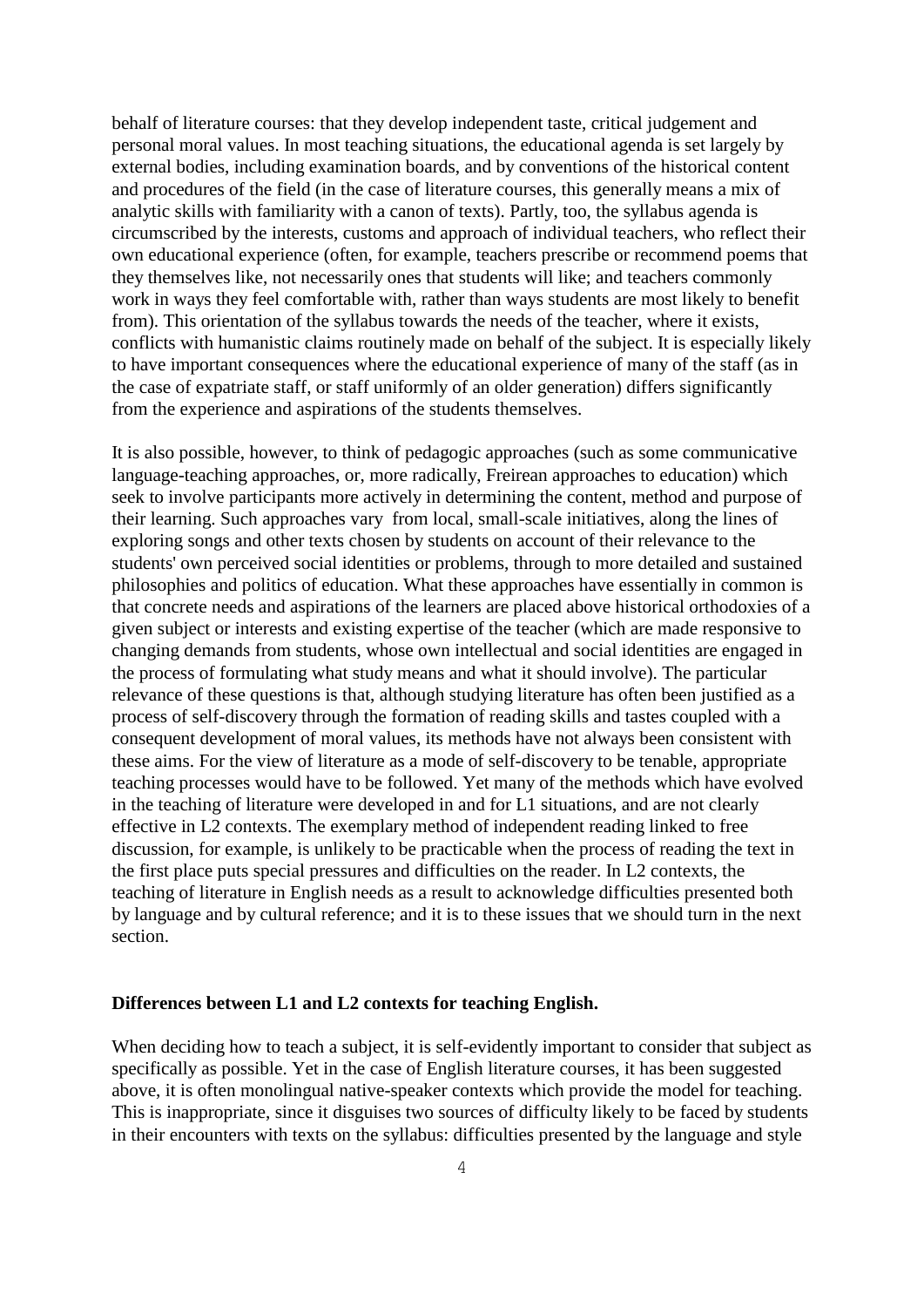of the prescribed passages or works; and difficulties presented by the texts' cultural dimensions, including allusions, conventional symbolic meanings, established generic references, etc. To develop a sense of the basis on which fresh pedagogic initiatives might proceed, it is necessary first to consider each of these two sources of difficulty.

### *Skills: acquisition, learning and intuitions.*

Practical questions of using literary texts in teaching English in L2 contexts connect with deep issues in research into language development and cognition. Many of these issues have been examined in detail in Krashen's Input Hypothesis<sup>2</sup>, in terms of a distinction between processes of language acquisition and language learning. Language acquisition appears spontaneously, non-deliberately and quickly; it draws on the brain's predisposition to learn languages, calling on latent skills we do not even know we have, and proceeds on the basis of exposure to comprehensible input. This contrasts with language learning, where we deliberately, consciously and reflectively come to understand aspects of language, by carefully imposing systems on linguistic data available for scrutiny - perhaps a grammatical rule, or a convention of pronunciation or intonation. These are different types of understanding, which result from different kinds of experience of language.

What makes these differences important, as regards using texts in the classroom, is that some types of activity are likely to be especially conducive to language acquisition (e.g. conversation within the classroom, or extensive listening activities); such activities stimulate spontaneous, non-reflective, automatic facility with the language. Other sorts of activity, such as close stylistic work, seem more likely to result in more deliberate, reflective and self-conscious understanding of local features of the text.

At the moment within second language acquisition research, serious disagreements remain about the degree to which cross-over or overlap between these two processes takes place. Nevertheless, when tasks around texts are being devised for classroom use, it is imperative even without specific commitment to any particular theory or line of research - to identify as clearly as possible the anticipated outcomes of the task. Is the text being used primarily to stimulate conversation about a topic? Are we hoping to focus on a particular aspect of style for analysis? Whilst it is important to remember that tasks call on a wide range of competences - and sometimes develop very different skills than are planned for - nevertheless each time a task is devised the process of planning needs at some level to relate back to an agenda and a targeted type or stage of language development.

Many teaching situations exist in which the act of specifying precisely what aspect of language development is aimed at points to a need for quite different approaches in L1 and L2 teaching. One typical situation is when, as in a considerable amount of work on texts (including literary texts) intuitions are appealed to. Does a phrase seem archaic? Is it technical? Does it, in context, seem ironic? Such questions (in general, questions about contextual appropriacy) appeal to ideas not only of grammaticality, but also of register, probable intended effect and stylistic consistency. Native speakers generally have such intuitions; what they often lack is an ability to make those intuitions explicit, or to formulate them in a metalanguage suitable for discussing features of the text which trigger the intuition (since such a metalanguage is rarely taught in native-speaker contexts). The combination of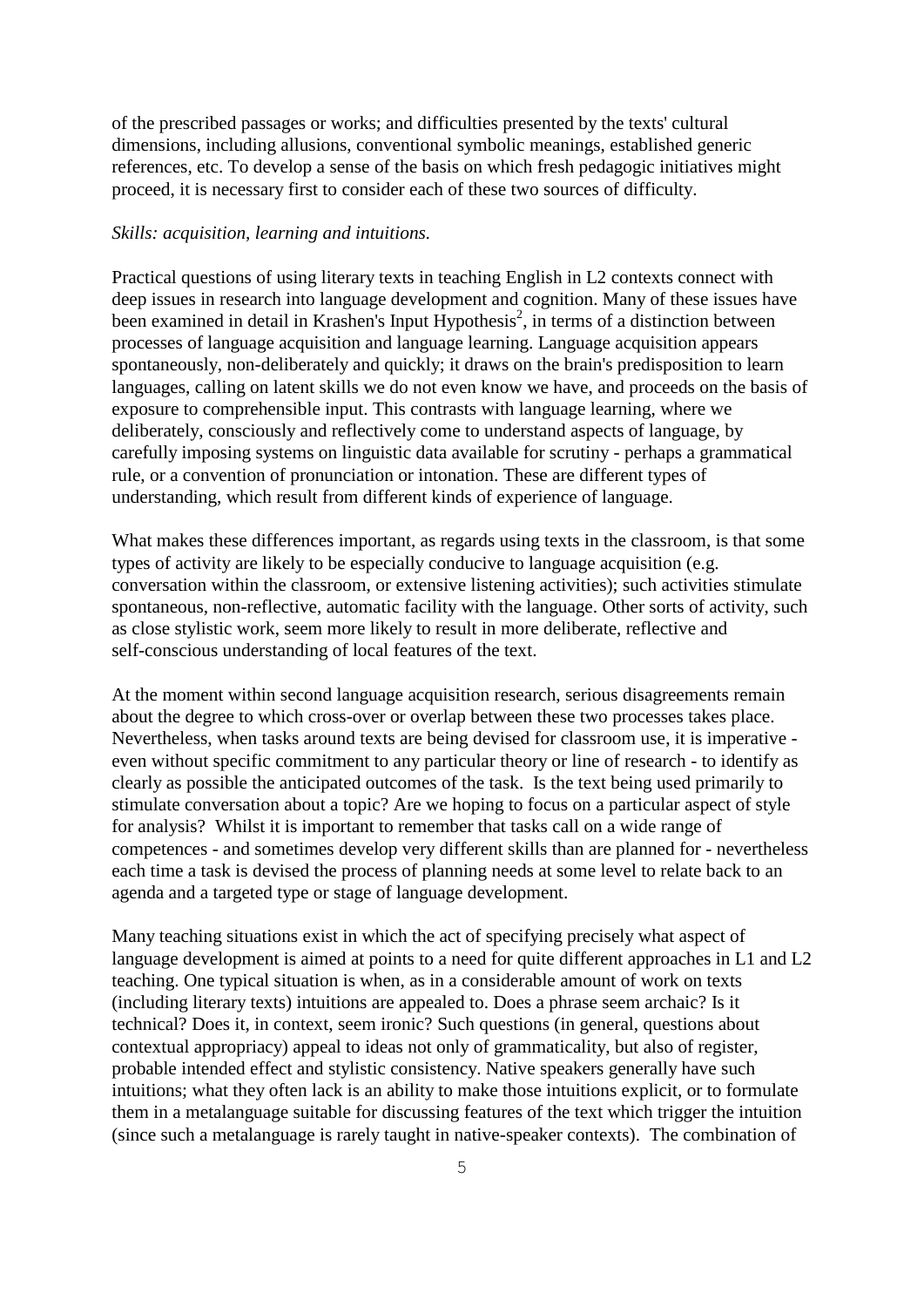strong intuitions with under-developed metalingual knowledge is currently a source of concern in L1 teaching of English; it is a frequently-cited justification for stylistic work, for instance, and is also a pervasive theme in recent Government reports proposing changes to the content and methods adopted in the teaching of English in schools<sup>3</sup>. Non-native speakers, by contrast, as a result of the formal modes through which they have usually learnt the language, tend to have far more sophisticated terminologies for describing language and far more explicit and self-aware understandings of language structure. But typically they either have less intuitions about certain types of language contrast (especially dialectal variety, intonation and register); or else they have less self-confidence in declaring the intuitions they do have.

Where teaching methods in L2 situations in effect simply replicate teaching techniques originally devised for native-speakers, this disparity as regards the competences students are likely to bring to the classroom will be problematic. L1 and L2 teaching approaches need to be divergent; this is not in any way an unfavourable reflection on L2 approaches. In fact, it is a precondition of the sort of work which remains to be done in developing strategies for building self-confidence and the risk-taking element that enables intermediate and advanced second-language users to venture intuitions about all aspects of usage. Classroom environments need to be created in which perceptions (which may be quite sophisticated and developed, or may be quite idiosyncratic) find opportunities to express themselves. Combining an existing teaching emphasis on correctness with a range of participatory tasks based on hypothesis-formation, a supportive groupwork dynamic and peer-group evaluation is likely to be helpful here.

## *Cultural knowledge, interest and comparison.*

Reading literary texts is not only a matter of interpreting their language, however. Such texts inevitably present a range of additional difficulties, to do with the fields of society, history and culture to which they refer; and problems of intelligibility may result from the opacity of cultural references - especially if the connotations or symbolic resonances for the originating culture of the particular object are pertinent to interpreting the passage. Readers regularly face cultural gaps in reading any text, however, since texts are almost by definition (insofar as they are written from another experience) about a lived or imagined experience the reader has not personally had. Generally in reading, such gaps do not present insuperable difficulties; we read science fiction and other forms, about worlds we cannot possibly have experience of, but, through appropriate reading skills - especially by identifying meanings in context - we infer what terms mean within the imaginary worlds in which we encounter them. Referential problems do of course arise in some cases, not only with specific cultural and historical allusions, but also at points when interpretation relies on implicatures presumable within one cultural context (because of background knowledge common to members of that a culture or sub-culture), but not in another (e.g. assumptions relating to family and social values; conventional attitudes towards customs and places, etc.).

These questions of the connection between texts and students' social identities are made all the more important by contradictions and conflicts which result in some situations from given history. Texts carry with them cultural baggage, often of cultural colonialism. Such cultural baggage becomes evident in the ways texts explore ethical and social concerns, represent characters and customs and negotiate and imply value-systems. Many of the texts likely to be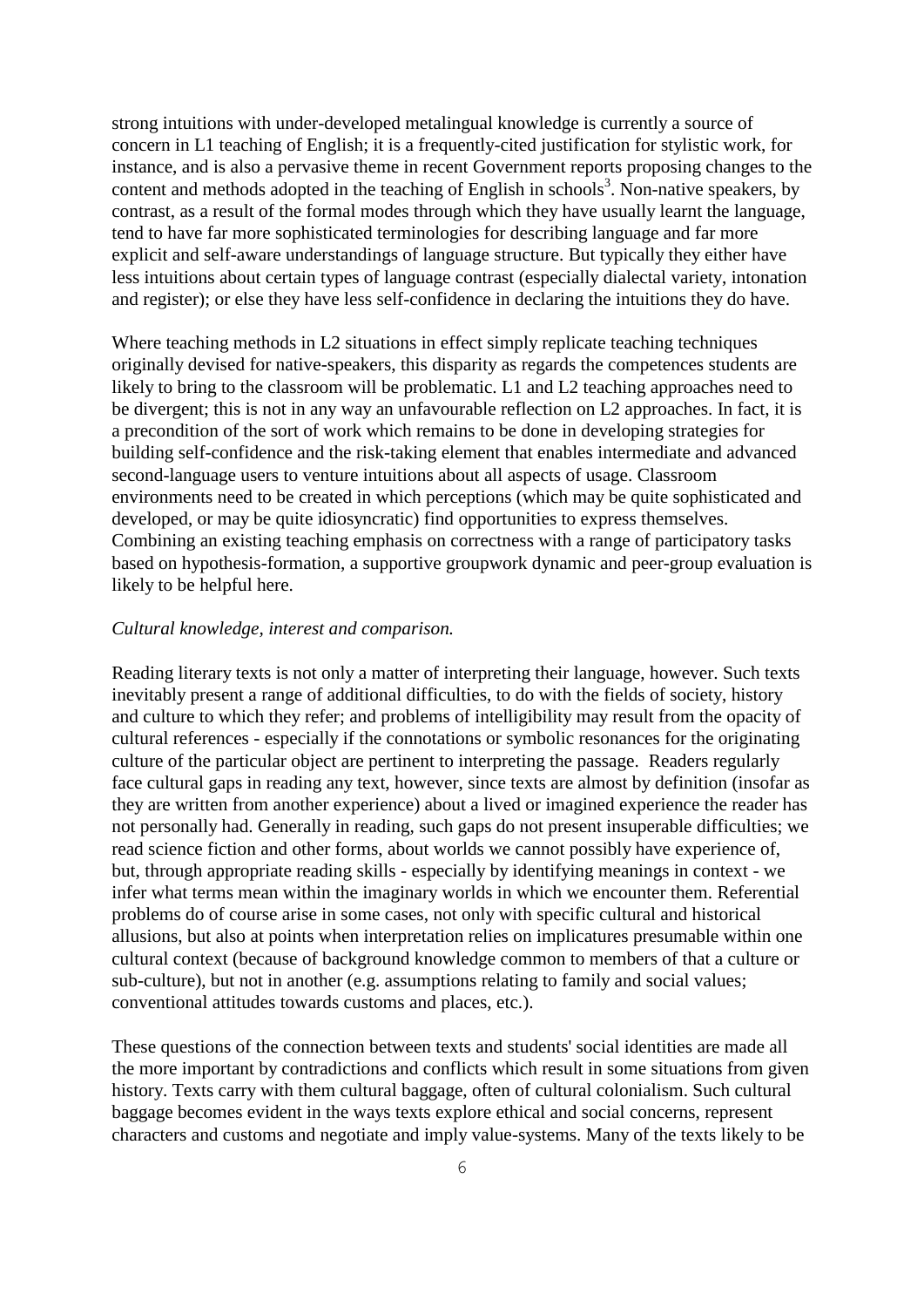on a reading list of canonical English literature may as a result be of limited attractiveness and interest when transplanted into cultures where their meaning is less a celebration of national historical tradition than a testament to colonial imposition or a model of distinctively Anglicized or Americanized social behaviour.

As regards teaching, a number of lines of possible development radiate from this observation. It is possible, of course, to try to avoid texts which present such difficulties, focusing instead on whichever texts appear to relate most closely to the students' own experience and present interests. This concern to choose only thematically 'relevant' texts has the evident benefit of stimulating immediate engagement with those texts by students; but it has the limitation of reinforcing existing - contemporary - experience and attitudes at the expense of failing in the attempt many teachers of literature feel it essential to make radically to enlarge the regional, social and historical range of the students' cultural experience.

But how can such an attempt be made? One tradition of work, common in structuralism and critical discourse analysis, is that of 'demystification'. Work along these lines suggests, in effect, continuing to study the same hegemonic, canonical texts (perhaps alongside others), but for new purposes: revealing, through analysis, their latent ideological (and implicitly oppressive) messages, so empowering forms of cultural resistance. Students exposed to this kind of teaching can develop a confidence which comes from being freed from an assumed need to defer to established critical authority. The approach has the value of incisively deconstructing ideological loadings and orthodoxies of evaluation; but, by itself, it seems less clearly capable of enabling readers to project forwards from their critical readings to select new material for unforeseen circumstances or develop new frameworks for critical analysis or creative writing<sup>4</sup>, and in EFL situations can be a largely irrelevant argument.

A different response to the problems presented by Anglocentric texts, widely adopted in TEFL materials, is that of trying to select 'general human themes' to explore as syllabus topics (love, war, etc.). This approach involves what might be called a pedagogic 'universalism' or 'cultural neutralism', rather than focusing on specific concerns in the history and social issues of a particular place or culture<sup>5</sup>. Such courses or materials treat human experience as something shared across differences of history or culture, and attempt to emphasise common values, pleasures and fears - at the possible risk of reducing social experience to undifferentiated commentary and humane platitude.

A third alternative valorises contrastive critical study. It looks at texts across different cultures, comparing and assessing their representations of social issues in relation to specific intellectual or political moments (rather than as representative expressions of general human feelings or emotions). This last approach invests special value in working with texts written in English but referring to cultures besides Britain, Australia or the USA. In some cases, such texts may connect with students' own experiences. In other cases, equally importantly, they simply make possible cultural comparison between different values and ways of life within a given, if distant, social matrix. As part of this kind of contrastive analysis of texts written in English, there is the additional possibility of engaging in broader comparative work, drawing attention to cultural differences implied in texts in English and in texts in other more familiar languages by the different kinds of cultural references they make.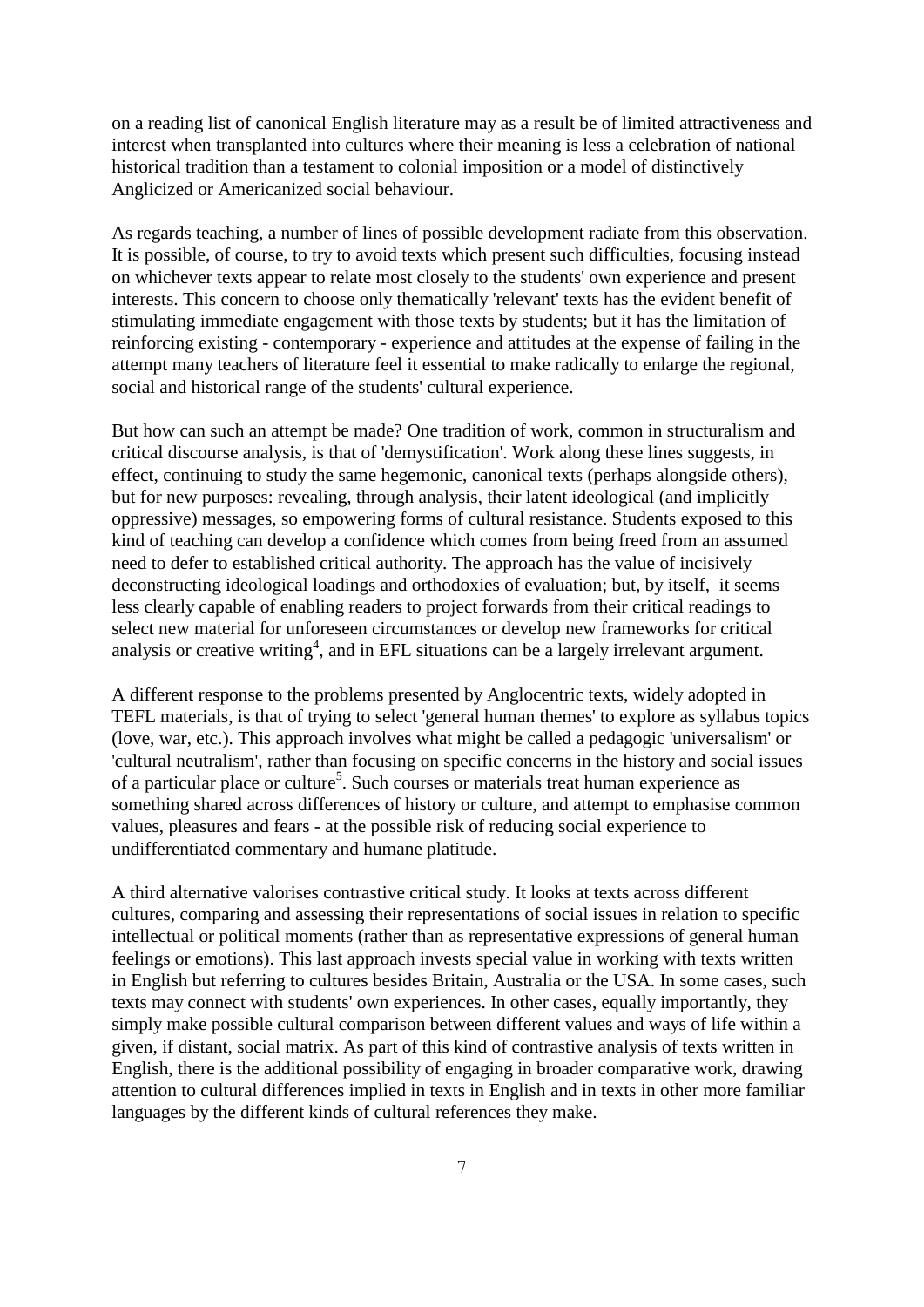## **ELT: Changing Roles for Literature**

Even the descriptions offered so far of uses for literary texts (for language development work; for contrastive cultural analysis; etc.) may seem far removed from established traditions of English literature teaching, which typically emphasise personal response contextualised in relation to historical circumstances of composition and reception, and the assessment of established critical views. This divergence largely follows from the fact that, while the established paradigm of literary study may appear timeless (despite an array of competing critical approaches)<sup>6</sup>, currents in contemporary use of literary texts in second-language situations (with which the ideas outlined so far are generally consistent) have in recent years been turbulent. It is appropriate in this section, therefore, to relate current methodological thinking to the history of uses of literary texts in second-language learning. This history which can be divided into three conceptual phases (though the concrete history does not exist equivalently in all teaching situations; much contemporary use of literature world-wide remains in what I will be calling the first phase).

- 1. **Traditional approaches**. It has been a longstanding tradition of English teaching that basic language instruction in the structures of the language somehow leads on to the study of literature. Studying literature is taken, in this view, as somehow higher and more sophisticated than studying language. Once a student has acquired language structures and can successfully perform drills, she or he is ready to go on to short stories and selected lyrical poems, followed later by a much broader range of literary texts. This idea, which fits comfortably with structural syllabuses in language teaching, is implanted in the professional hierarchies of many institutions, where literature teachers are frequently the most senior, and language teachers the most junior (a situation reflected virtually all around the world, including, in a slightly different form, in the USA).
- 2. **Functional approaches**. In the 196Os and 197Os, the hierarchical view of language and literature was challenged by ideas developing in functional syllabus planning; notions of communicative language-teaching gradually emerged as a more fully worked-out and institutionally confident set of procedures. On the question of using literary texts, very often these syllabuses adopted a principled exclusion, justified by the belief that while literary texts may have value of various sorts, they have relatively little functional application. This view had considerable polemical force, and enabled it, in many circumstances, to dislodge entrenched and still widespread ideas of the value of literary texts as not only sources of moral value, but (less convincingly) as models of best English usage.
- 3. **Discourse stylistics approaches**. In the late 1970s and 1980s, a marked reaction against strong versions of the functional view as regards use of literature occurred, drawing its ideas especially from work in discourse stylistics. These approaches often suggest that, even given a dominant need for communicative language teaching, it remains important to study a wide range of texts, including not only examples of journalism, media texts and other non-literary discourse, but also, within that range of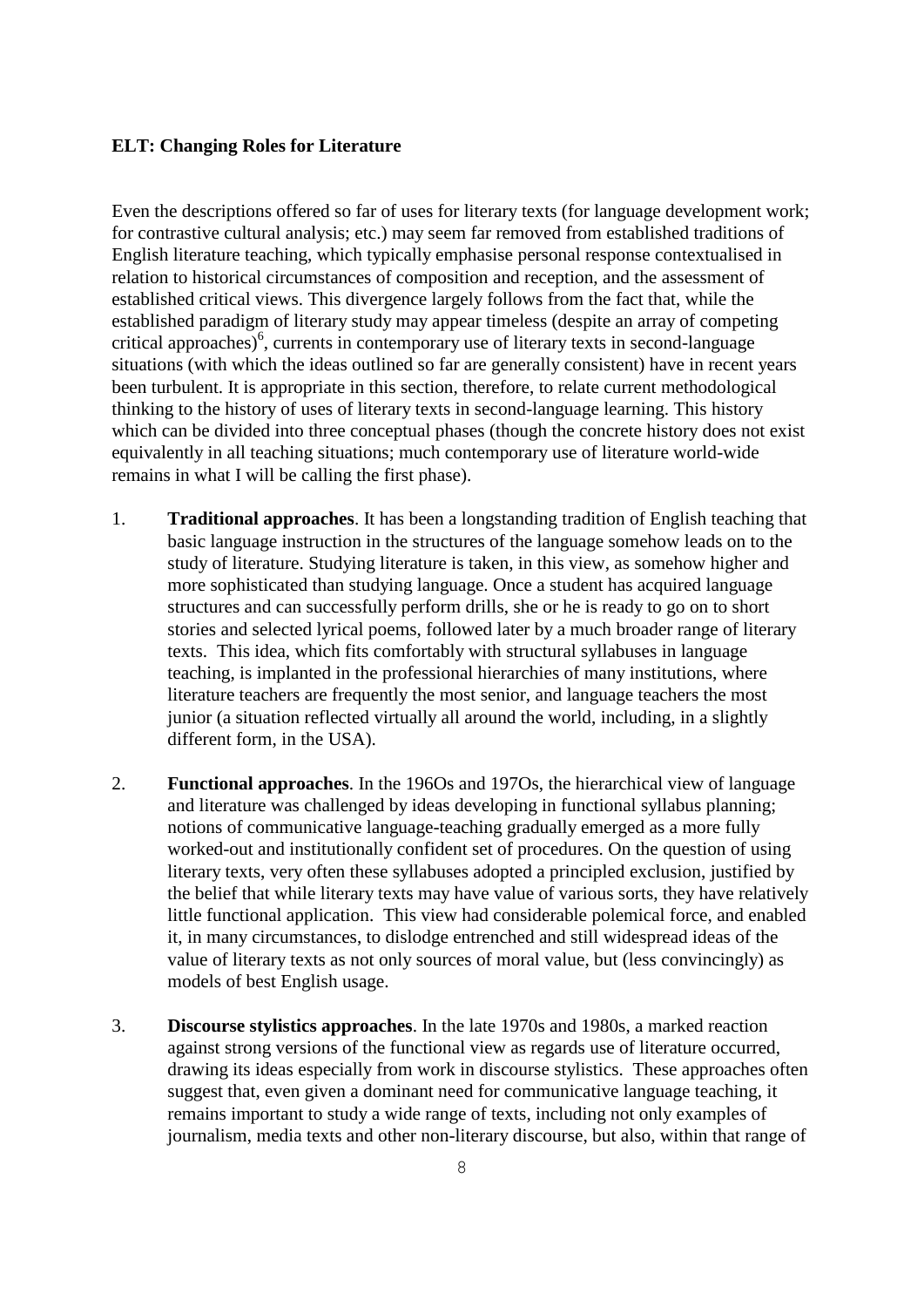texts, selected literary works. The only condition imposed on the usefulness of these works is that they should be used in innovative and appropriate ways, especially ways which involve comparing and contrasting different stylistic properties and conceptions of value.

### *Current arguments in favour of using literature*

Within this current phase of literary linguistic work, it is possible to identify three major arguments that have been appealed to in order to support the incorporation of literary texts in syllabuses primarily aimed at L2 learners.

One argument is that any excerpt of conversation (and most pieces of written, non-literary discourse) is deeply embedded in its context. A conversational extract such as, 'I told them it wasn't ready, but that it would be the day after we went there' contains a range of markers of dependence on context. To interpret the utterance involves identifying referents for each of these deictic markers (who 'we' is; where 'there' is; etc). Only by construing these terms in relation to a specific, given context does the text appear complete or coherent. But Widdowson and others have argued that, since literary texts are written to be read in different contexts (even in different periods) than those in which they are written, they have a high degree of autonomy from specific contexts, and that this recommends them for use in the classroom**<sup>7</sup>** . In fact, by contrast with most texts, the deictic terms literary texts do contain generally refer to virtual or imaginary contexts, and so function as challenging interpretative puzzles rather than as merely frustrating gaps.

A second argument concerns what might be called - borrowing a term from the Russian Formalists - a 'deautomatisation' of the processes of interpretation which is believed to form part of reading many literary texts (especially modernist or linguistically "deviant" texts). While reading a notice or newspaper, it is uncommon to give particular attention to individual words - unless attention is drawn to them in jokes, quotations, etc; a listener simply attends to matters of relevance or interest. But Widdowson and others, picking up an idea central to the work of I.A. Richards, have suggested that literary texts, particularly lyrical poetry, involve more complex and layered organisation than conversation or most non-literary discourse. If we are interested in trying to analyze how interpretation comes about, therefore, then literary texts are especially valuable, since they draw on resources of the language more fully. Reading poetry especially foregrounds the process of interpretation, rather than simply yielding its result; and in using literary texts educationally, it is easy to force the process of interpretation into our attention precisely because literary texts often resist easy interpretation.

A third argument is that literary texts are inherently motivating and interesting, because they are written in genres specifically directed towards giving pleasure (in this respect, they are unlike reports, manuals, recipes and most other discourse-types, which have different and generally quite specific functional purposes). Since pleasure and interest are likely to prompt concentration, such texts are taken to be pedagogically valuable in achieving fuller engagement by students with the text being studied. Anyone who has reflected on their teaching of literature is unlikely to overstate this particular argument, however, as use of literary texts can (if carried out badly) be demonstrably tedious and uninspiring.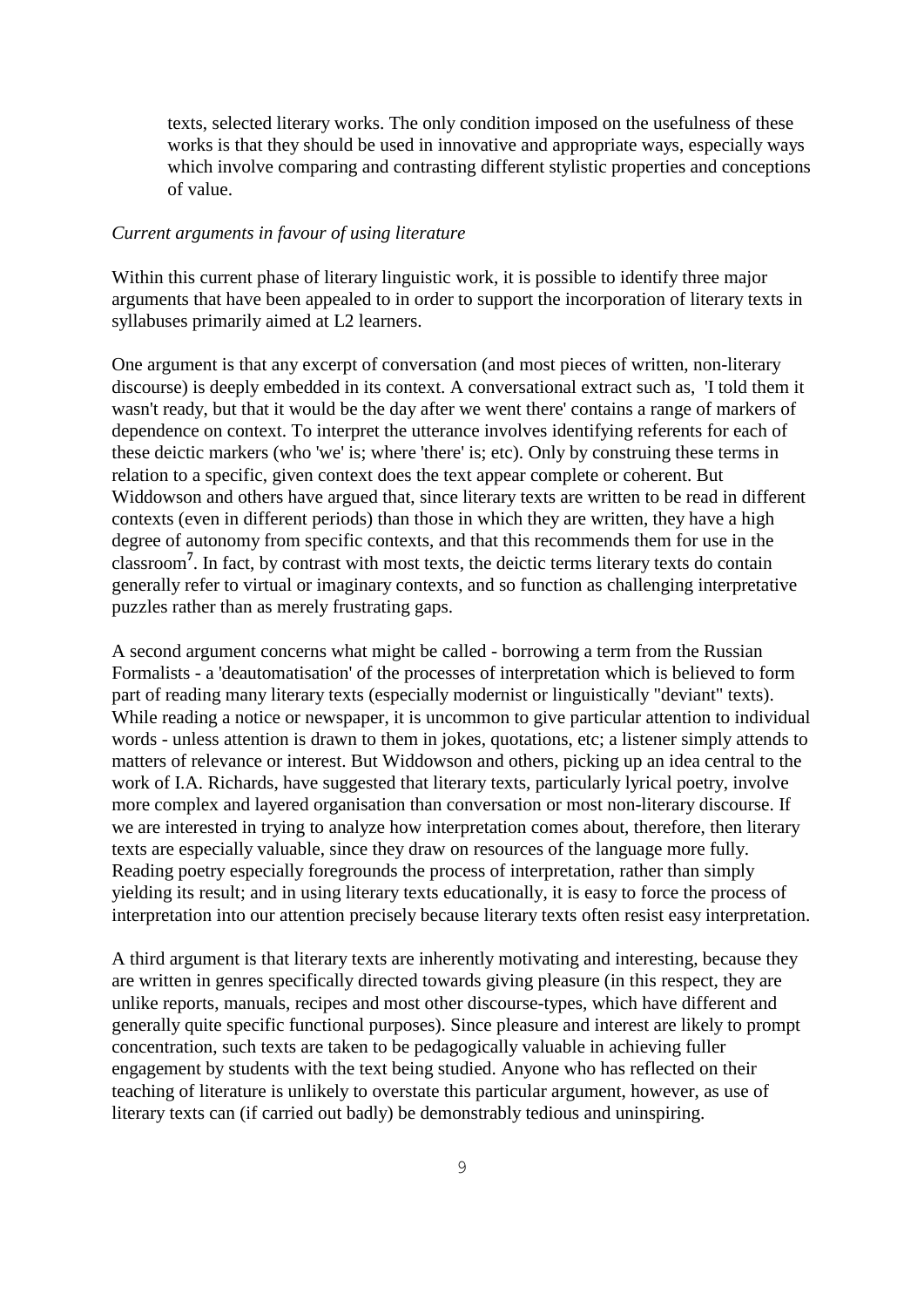Together, these three arguments present a case that has been fairly persuasive in language-teaching circles in recent years in re-admitting literary texts into the second-language classroom, at least at advanced levels. What is worth emphasising, nevertheless, is that this revaluation of literary works is based on very different grounds than those which were generally assumed twenty years ago, and presupposes commitment to a different, more participatory way of teaching.

#### **Interactive methodologies.**

The arguments outlined above suggest a current usefulness for literary texts in the sort of L2 situations, subject to those texts being taught in innovative and appropriate ways. Note, however, that the contemporary sense of 'interactive', as regards literature teaching, is in this context less the traditional virtue of lengthy personal discussions about reading than structured groupwork activity on interpretation. This type of work links together communicative language-teaching approaches with exploration of the specific questions literary texts raise: of intended audiences and foreseen effects; of the particular values works investigate or propose; of their relationship to other texts, and their ways of representing (or neglecting to represent) social groups, forces and issues.

Interactive methodologies, in this sense, impose structure on class interaction, between lecturer and students and between student and students; they also insist on participation and active involvement in working through questions and problems. Before considering how activities along these lines can be devised for studying literary texts in particular, however, we should briefly review kinds of interactive classroom use typically made of any kind of text. To do this, I present a familiar checklist of standard uses most language teachers make of texts. The aim of presenting this list is to be able to refer back to these tasks when identifying points of complementarity and overlap between traditional uses of texts (e.g. for comprehension) and ways of exploiting literary texts in particular.

# CHECKLIST OF LANGUAGE-CLASSROOM ACTIVITIES WHEN USING TEXTS

Warm-up activity. Listening tasks. Comprehension tasks. Study skills and dictionary work. Silent reading. Discussion in the target language. Expression of personal response. Stylistic analysis. Written response and creative writing.

These various uses of texts are familiar in language teaching of all kinds; and they have been developed to a high level of sophistication by EFL teachers world-wide. They are used individually, and in combination, to promote language skills by making close reference not only to the linguistic resources of the text presented, but also to its themes and capability to stimulate discussion and written response. Such work ranges from detailed analysis of single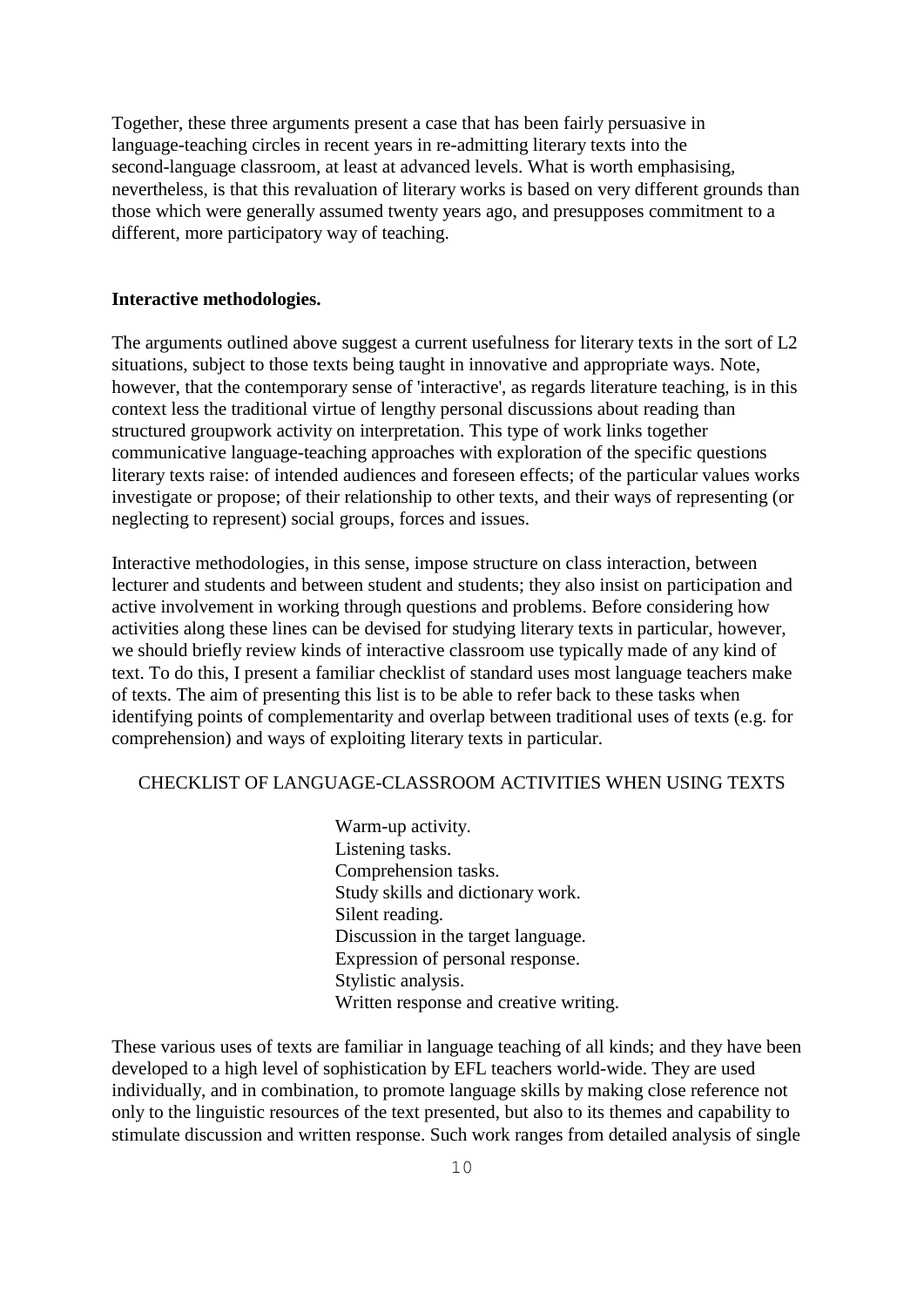sentences through to composition projects only indirectly related to what the text actually says. Where literary texts are used in L2 situations, on the other hand, these kinds of work are only rarely encountered. Often, on an assumption made in the classroom about students' language competence which teachers equally regularly refute outside it, little or no specific attention is given to work on reading, interpreting and responding. What takes place instead is a lecture or series of lectures on the feelings, biography, and history of the writer, on connections between the text and other texts, and on local points of stylistic analysis.

## *Adapting groupwork techniques from ELT for literary work.*

Following this brief review of how texts are generally used in the classroom, it is now possible to consider how communicative methods have been and can be adapted to make them appropriate to working with literary texts in particular. Beyond this, it should become possible to assess how specifically literary questions and issues can be explored alongside matters of style, by extending the scope of what originate as 'language development' activities. The result of this is that the problem-solving and participatory character of communicative-based activities can be inflected towards investigating questions of history, culture and value.

The list below presents, for reference purposes, a number of established methods based on language-teaching materials which are also increasingly used as ways of teaching literary texts. Each could be exemplified many times over. It is possible to produce an almost infinite number of activities from the same basic devices; activities can be devised at virtually any level of difficulty, and so as to be appropriate to many different kinds of cultural context. Very straightforward activities can be produced, or activities which are challenging to a group of university professors. The question of tasks being of an inappropriate level is not a problem in principle: materials can be adjusted to make them of a suitable level of challenge to any given group of participants. It needs to be recognised, therefore, that questions of 'inappropriate level' are usually a matter of selection in a given instance rather than of fundamental unsuitability of the method.

Each method listed below is a generalisation from existing groupwork materials. The reason the methods are outlined in general terms in this way, rather than through detailed analysis of a small number of particular examples, is that what is most in question is the underlying mechanism of activities, rather than the detail in any given instance. Also, materials need to be designed for specific groups of participants: implementing published or other peoples' materials - particularly ones produced in another country, or by someone working in a situation which is different for other reasons - is unlikely to yield results as effective as those which come from creating tasks with a particular class of students in mind<sup>8</sup>. Materials need in any case to be adapted after initial use: the pace of development, and directions of interest, of any group of participants cannot easily be predicted, so the syllabus has to remain flexible. Working in detail through one or two activities in this section would illustrate how sample activities can be used in practice. But it would fail to give a sense of the scope or variety of such techniques; and this would be a less useful resource than even a limited (and to some extent arbitrary) repertoire of activity-types, from which can nevertheless be devised materials for working with virtually any text that is likely to be taught.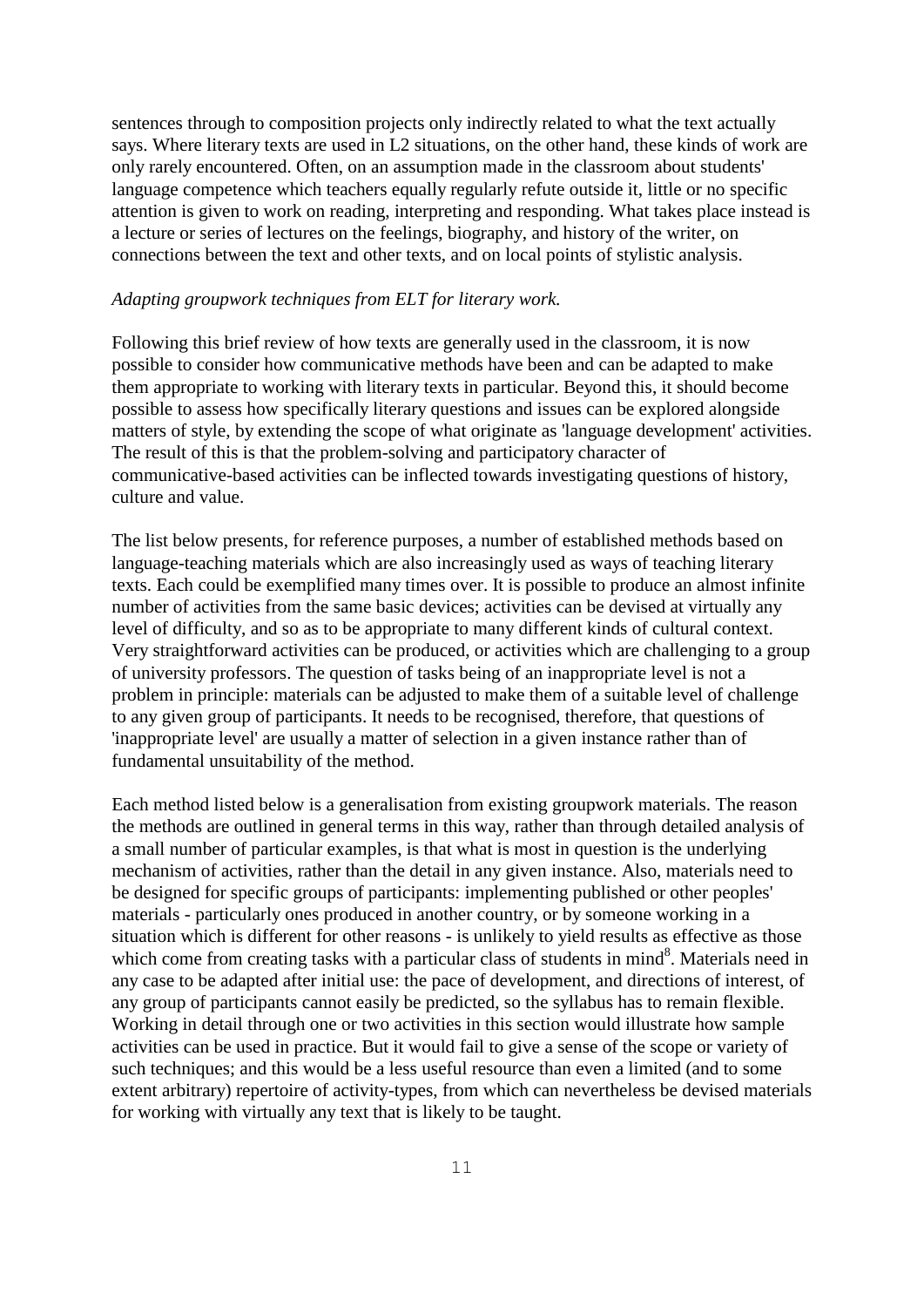## TYPES OF WORKSHOP TASK

1 'Comparison' activities

(Compare texts about same subject in different registers, from different periods, etc. Choose texts which are as similar as possible, varying only the aspect you want to investigate. The aspect investigated might be a feature of style, or an attitude taken towards the subject-matter, etc.)

## 2 'Replacement' activities.

(Substitute words into a text and monitor the changing effect created as you do so, by listing responses and connotations. Use this method to explore: rhythm, alliteration, word-stress, sentence-construction, connotations of words or phrases, etc.)

# 3 'Ordering' activities.

(Put sentences of a paragraph into a jumbled order, then invite students to recreate order by looking for clues in the language; re-arrange words of a jumbled sentence. This method is suitable for exploring grammaticality and phrase-structure; discourse connectives; bridging inferences; paragraph structure; narrative development.)

## 4 'Completion' activities (cloze).

(Delete words from a text and explore predictive properties of context; choose words or phrases to delete which illuminate the aspect of the language of the text you are interested in. Useful for work on rhyme, alliteration, metre, word connotations, metaphor, fields of allusion, topic or theme, etc.)

## 5 'Prediction' activities.

(Present an opening to a novel or short story, at first the title and then sentence by sentence, testing hypotheses about what follows; compare the hypotheses at each stage with what was actually written. This method assists with work on narrative point-of-view; plot construction; narrative enigmas; etc.).

#### 6 'Classification' activities.

(Select odd-one-out and justify; label utterances of dramatic dialogue in terms of what they do or achieve, then classify functions listed. Draw grids, breaking down one large question into many smaller, individually more accessible questions or description tasks. Useful way of reorganising material to be presented in lecture form as problems and puzzles.)

7 'General problem-solving' activities.

(Create puzzles with possible solutions instead of asking direct questions. Which lines? What order? How many? Identify point of transition in novel unfinished by original author and later completed by someone else.)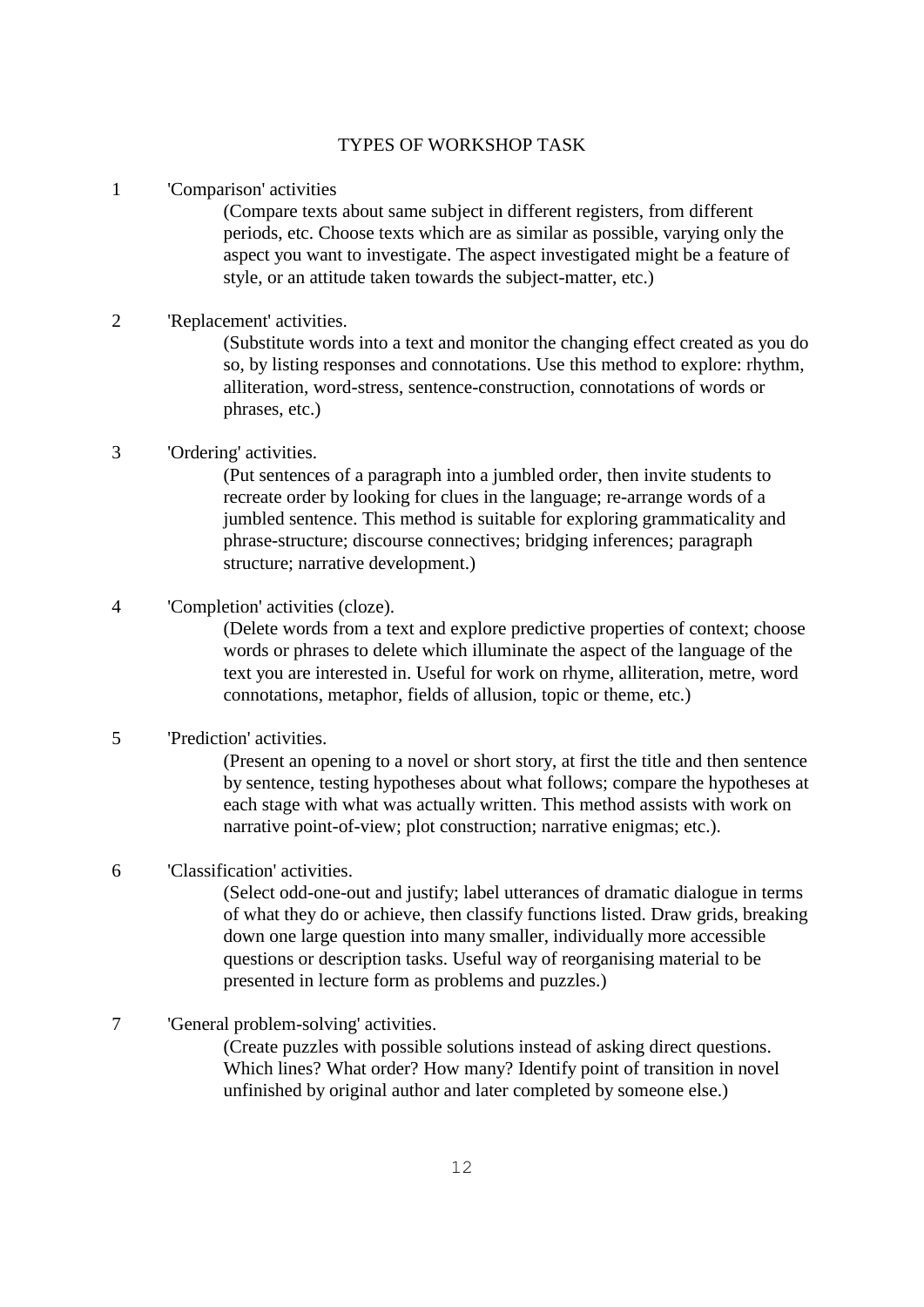#### 8 'Continuation' activities.

(Write further lines of poem or continue any text-excerpt, trying to keep the style consistent. This method depends on close reading of the extract given, and so focuses attention on specific aspects of style.)

## 9 'Composition' activities.

(Rewrite text in different genre; as newspaper report, file entry, diagram, map, etc. Useful in making comprehension and close-reading enjoyable, by making such work productive rather than merely reproductive.)

#### 10 'Performance' activities.

(Storyboarding and dramatising a passage; improvisation. Useful motivating work; connects reading with editorial and compositional work.)

These activity-types are suggestive, as ways of stimulating kinds of follow-up activity which all necessitate close initial engagement with the language and structure of the text or passage in question. Participating in the 'productive' aspect of any of the activities (whether this involves discussion, re-writing or acting-out) depends on initial close-reading and comprehension, in collaboration with others. The apparent 'need' for understanding, to be able to create or compose, is intended to inspire (and very often does inspire) a degree of personal interest in close attention to the language and implied meanings of the text which would be unlikely to exist if the only reason for paying such attention were to give answers in a test, or to participate in general, unstructured discussion or elicitation.

At least one crucial question remains regarding this approach to teaching, however, for many teachers of literature: how can workshop activity explore the historical and cultural dimensions of literary study which are usually covered in lectures and textbooks? Does a task-based approach mean simply abandoning history and the idea of a succession of texts written in a network of cross-references to each other which constitutes a literary tradition? These are important questions; they should not be underestimated as a result simply of enthusiasm for getting things happening in the classroom. The questions of cultural knowledge and analysis raised above have to be faced in practice.

Building into an activity-based syllabus the established historical and cultural concerns of literary study involves two distinct types of work. One kind concerns course organisation itself, in which relevant patterns of comparison and contrast must be foregrounded; the other kind involves creating activities which explore ideas (critical concepts; questions of genre; notions of audience, etc.) alongside the stylistic features of any given passage. Each of these challenges (defining what in my view remains the central problem for educationists currently working in the field of literary studies) should now be considered.

#### *Course organisation.*

As regards syllabus organisation, what most evidently follows from recognising the need for task-oriented learning is the possibility of moving away from chronological sequencing of texts within a course. Instead, we may wish to think in terms of topic-based courses which are nevertheless not 'universalist' (in the sense outlined above). Tasks can be used in a syllabus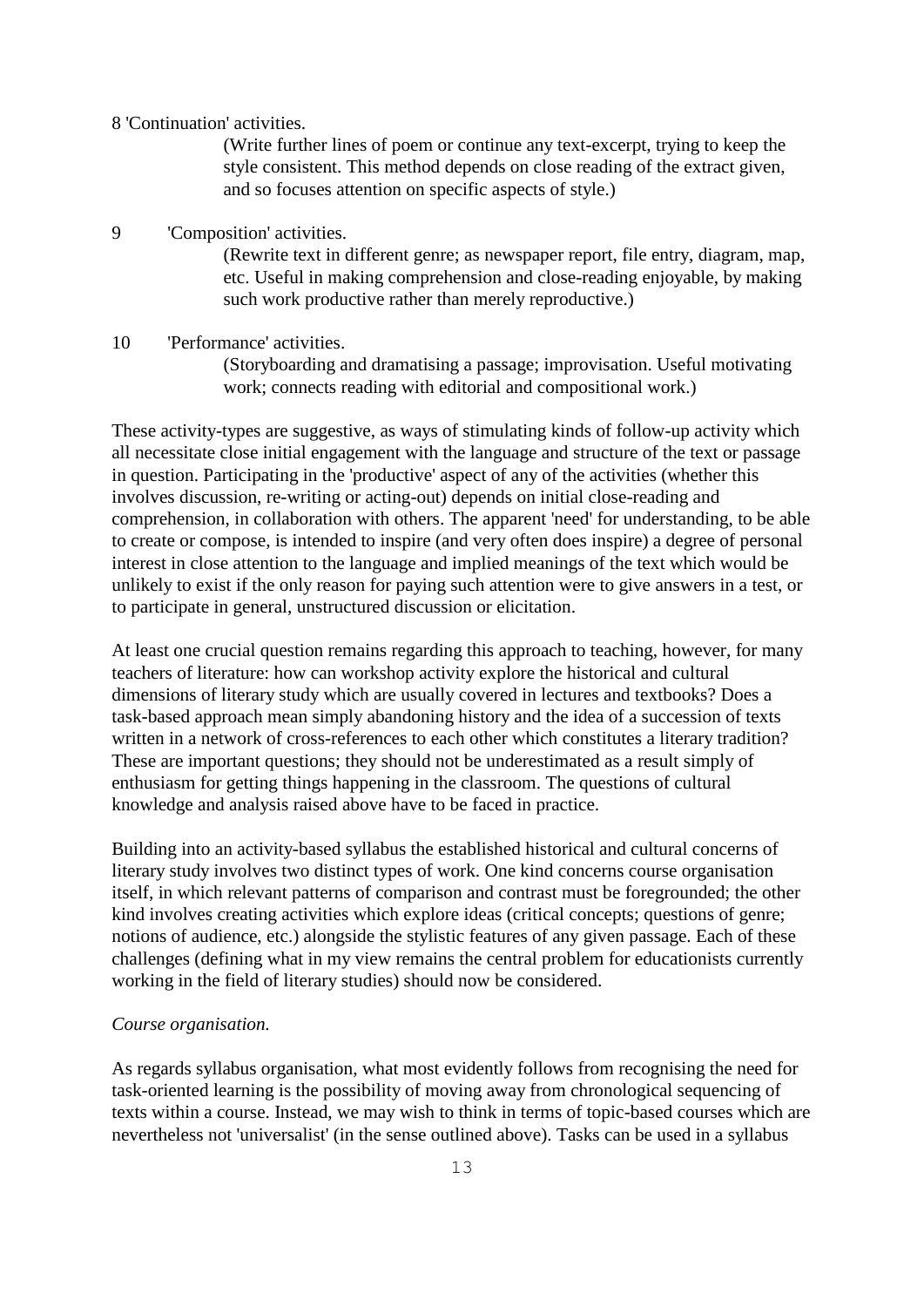which is based on a chronological ordering of texts. But many of the parallels, contrasts and connections (as well as the general critical concepts and theories) which a task-based course is likely to be concerned to investigate require illustration across a range of periods and places; so they benefit greatly from a variety of modes of text-sequencing. (Also, since the way texts are classified in groups - on the basis of author, movement, period, etc. - is itself an issue for study, it is valuable to exemplify and problematize a number of different ways of clustering texts together during any single course.)

Examples of 'thematic' topics which need not imply general human qualities or undifferentiated social experience might be 'country and city'; 'work'; 'images of war'; 'crime and virtue', 'happiness'. In each, different representations of the theme or contrast are examined across explicitly specified periods, cultures, and styles. In a topic such as 'representing business', for example, what is important is that a wide range of images of business should be studied in different types of texts (including both literary and non-literary texts); texts representing business people as usurers, yuppies, a neo-colonial elite, or in many other forms might be used. Questions to be considered might well include: in what genre and style are the texts written? What values are inherent in, or worked-out through, the texts? Are there regularities in any of these respects which point to the development of a tradition, a consistency of treatment, a pattern of exclusion, or the formation of mythological or stereotypical character-types? Such work inevitably involves linguistic, interpretative and historical study. It can also be made to connect with simultaneous work going on in other fields or disciplines, as well as with project or data-collection work outside the course itself. A course along these lines can exist side-by-side with canon-based courses, and can act as a point of contact between different kinds of work: historical learning, general reading, close analysis, composition, etc.

### *'Ideas' activities.*

As regards designing activities which explore concepts and theory-formation, as well as features of style, similar general principles operate. It is possible to use questionnaires; grids that have to be filled in, so exploring options and permutations within a problem; or formulation and testing of simple predictive theories. Such activities can provide a focus for investigation of issues such as periodisation, genre or intended audiences, and encourage independent critical analysis and judgement of terminology and concepts.

Collections of activities designed along these lines<sup>9</sup> involve a range of analytic skills and ways of reading. Not only does use of such collections assist in the formation of study skills, including skimming and scanning and other kinds of specialised attention to texts; it also offers an enabling mediation in a controversy about the relative values of close reading and extensive reading within literary criticism itself. At least since the 1940s, critics have questioned how representative one paragraph from a novel (isolated so that it can be read during a single session) can be of the structures of the novel as a whole; it has been recognised for some time that, if we are to study novels, techniques have to be developed for investigating - within the confines of allocated contact-time - the actual structures at play within whole novels, not just parts. Some of these structures can and do exist within a single paragraph (e.g. modes of representing a character or action, or shifting between different view-points); others take place across two hundred pages or more (e.g. structures within the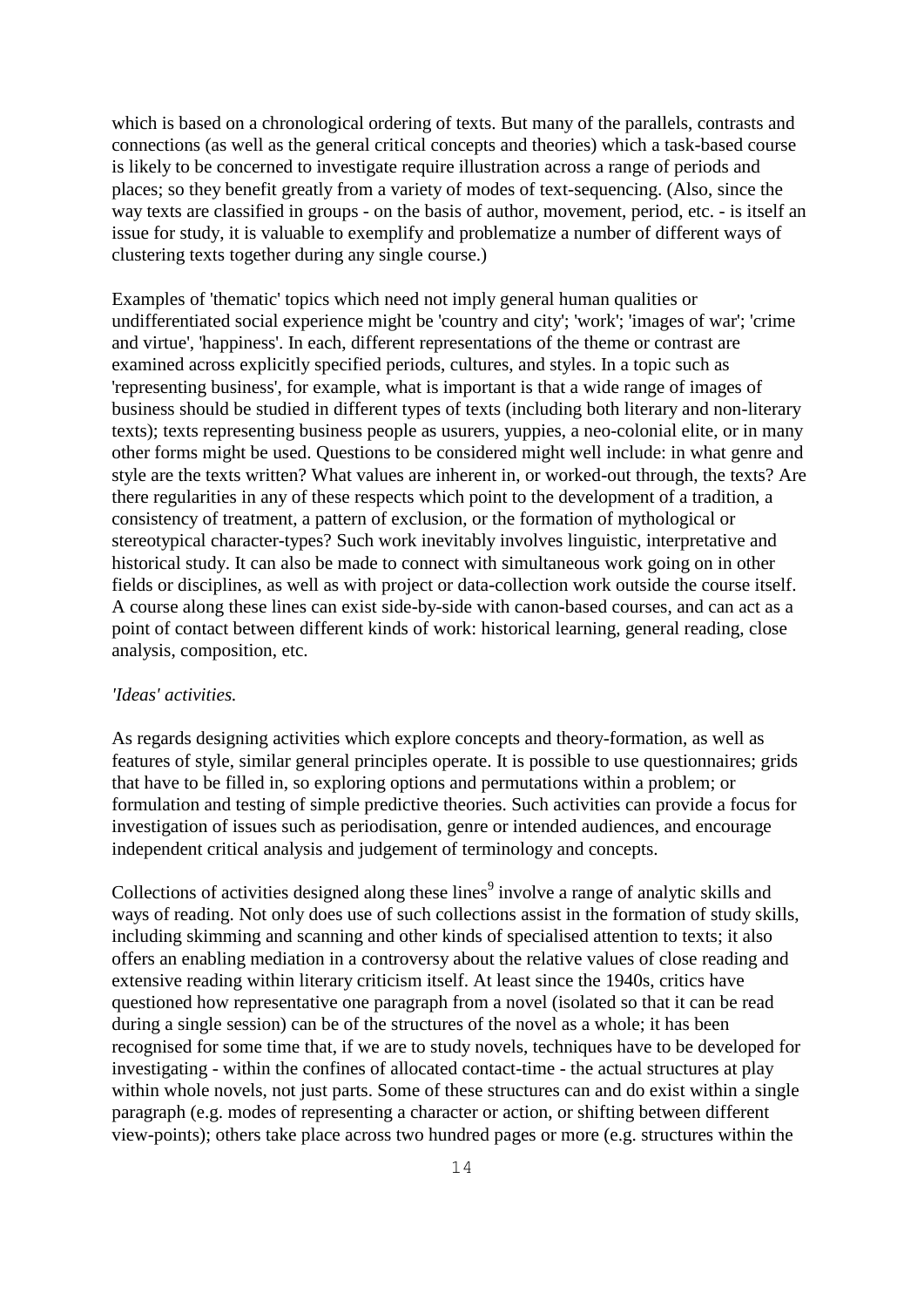narrative, or the working out of symbols and themes). Task-based activities provide opportunities for analyzing large patterns within a novel by being based on character descriptions, re-orderings of the time scheme of the narration, summaries and simulated reviews of the novel, etc. At the same time, work of this kind remains fully compatible with efforts to develop a general reading habit, by encouraging students to read widely; activities can in fact contribute to that process, by centring on reading diaries, for example, in which students keep notes, as material for use in discussion and further activity, recording what they have read as well as their reactions to it.

It is important, finally, that work in activities of this type should simultaneously focus both on concept-formation and on writing skills, especially awareness of information structure in discourse and questions of plagiarism (in particular, what distinguishes plagiarism from creative transformation of sources, which is a central and valued academic skill). Often, student under-achievement reflects inadequately-developed writing skills, which, since it is writing skill rather than reading skill which is actually assessed, make it difficult for the student to represent formally an achieved quality of perception and response<sup>10</sup>. New methodologies for literature teaching therefore need to bring together the interconnected skills of advanced reading and writing which are in traditional teaching approaches often separated and unequally considered; these related skills must be fitted together again, if either the accomplishments of traditional literary studies are to be achieved, or if the new forms of intellectual and critical competence to which modern literary theory continually aspires are to be defined.

## **Conclusions**

The full potential of task-based approaches becomes clear, I think, if we remind ourselves of the evident need for university programmes to explore the interface between language and literature, and the ways in which these two areas of study can complement each other within an English syllabus.

The method-types described in the previous section can play a major contributory role in the organisation of courses. Interactive approaches to literature teaching, as redefined in this paper along loosely 'progressivist' lines, can promote the development of a wide range of skills which are linked together rather than compartmentalised: close reading skills, writing competence, a reflective critical awareness, independence as learners, and willingness to work and discuss intellectual issues together. Such activities may also have a special role to play in providing continuity between secondary and tertiary education, by building on strengths already established in (often more innovative) secondary-school language teaching. Continuity is both most necessary and most productive in bridging courses, which have the task of enabling students to make as comfortable a transition as possible from their experience of secondary education into the rather different (and possibly more demanding, certainly less supported) programmes of study which currently constitute university English.

If used along the lines indicated in this paper, I am confident that literature-oriented groupwork resources have a major role to play in literary studies in English, both in L1 and L2 situations, during the 1990s. Significant reform of the subject appears inevitable, as the result both of internal pressures within the field, and external demands increasingly being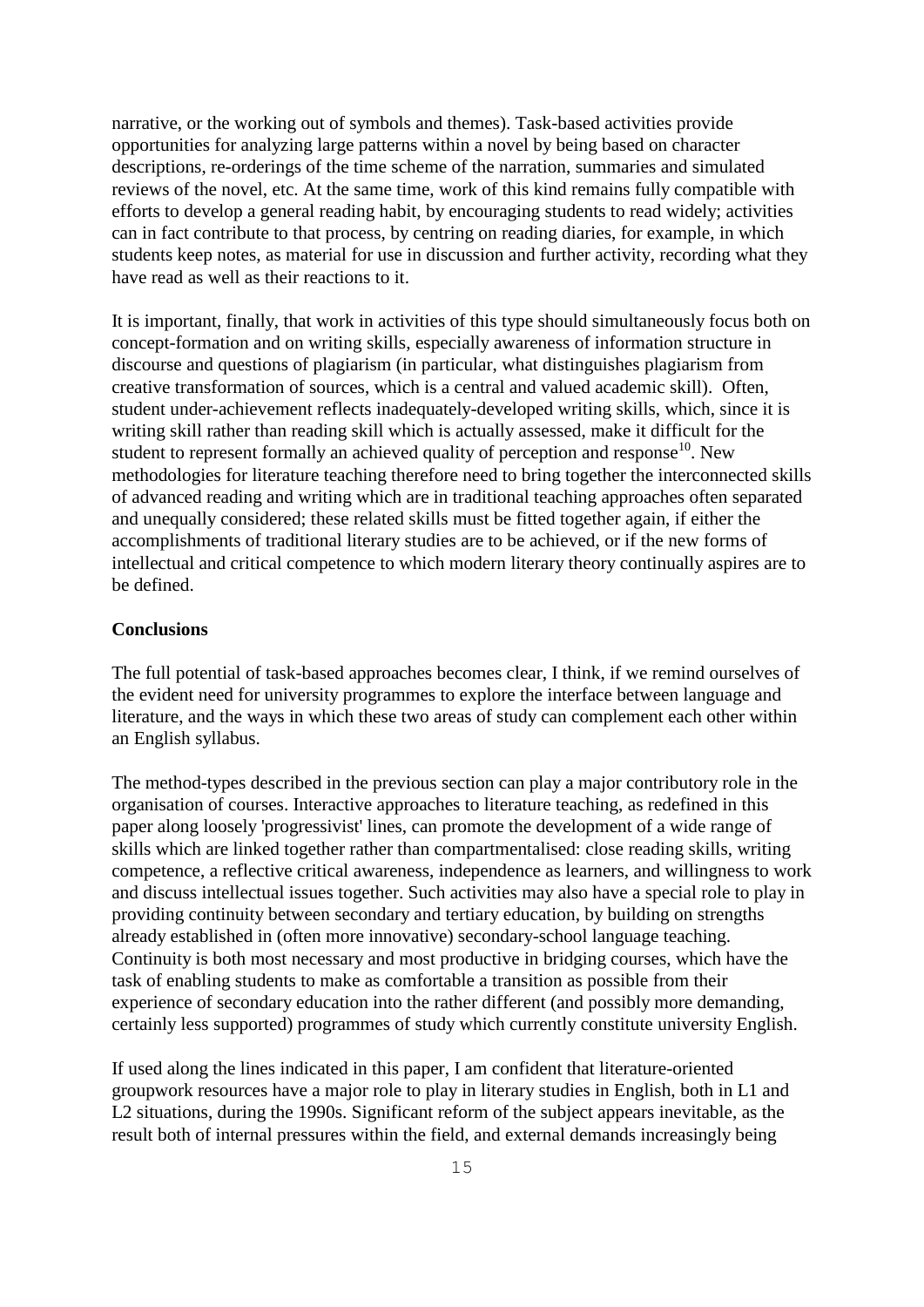made upon it.

In L2 situations, the arguments for reform concern (as this article has sought to show) the need to define a new and appropriate role for literature where that role is acknowledged to be linked (or even subordinate) to the development of instrumental communicative skills, or within the increasingly common perspective of English as the medium of instruction across the curriculum - even in EFL contexts.

It is increasingly clear that defining new roles for literature in our syllabuses involves adopting a new and more self-assured sense of what studying literatures in English now means. The subject can increasingly be seen as a field of cross-cultural study, within a social perspective which recognises that, in the late twentieth century in most societies, we live in a period of cultural hybridisation and new and changing mixes between cultural inheritances and traditions (high culture/popular culture; poetry and pop songs; drama and television drama, etc). Acknowledgement of English as increasingly an international language (a common advert for English courses) entails simultaneous recognition of the ever-more-complex connections between this language and changing cultural forms, both in directly post-colonial Anglophone countries and in the much larger number of countries currently influenced by English-medium pop music, by MTV and by CNN. Of course the language develops different patterns of use and attitude in different periods and places; but in all cases it serves as a means for representing, mediating and analyzing specific human and social relationships in socially (and often politically) influential ways.

Whatever the difficulty of the arguments and problems during this period of redefinition, the teaching of literature in English in my view needs to make constant and explicit reference to facts of social life outside itself; it needs to explore current and real connections between the English language and aspects of contemporary, as well as past, culture. Literary studies in L2 situations also need to move away from hegemonic cultural traditions defined in Britain and the USA during the second half of the 19th century, towards more contrastive analysis of historical traditions and changing forms of creative work in English in the world. Only this is likely to produce the sort of advanced literacy in English which can simultaneously investigate forms of language and the forms of culture they represent.

## **NOTES**

- (1) This article brings together for convenience arguments originally developed separately, and for a number of different occasions. The central section on groupwork methods originates in a paper at the 'Linguistics of Writing' conference, Glasgow, 1986 (see Fabb et al, 1987); many of the cultural arguments were first presented to a conference on integrating language and literature approaches to the study of English held at Chinese University of Hong Kong, 1990 (see Brumfit and Benton, 1993).
- (2) See Krashen (1981).
- (3) This concern with metalanguage frequently gets confused with notions of 'standards', by way of a muddle over descriptive and prescriptive ideas of the use that might be made of grammatical terminology. Recently the argument has become entangled with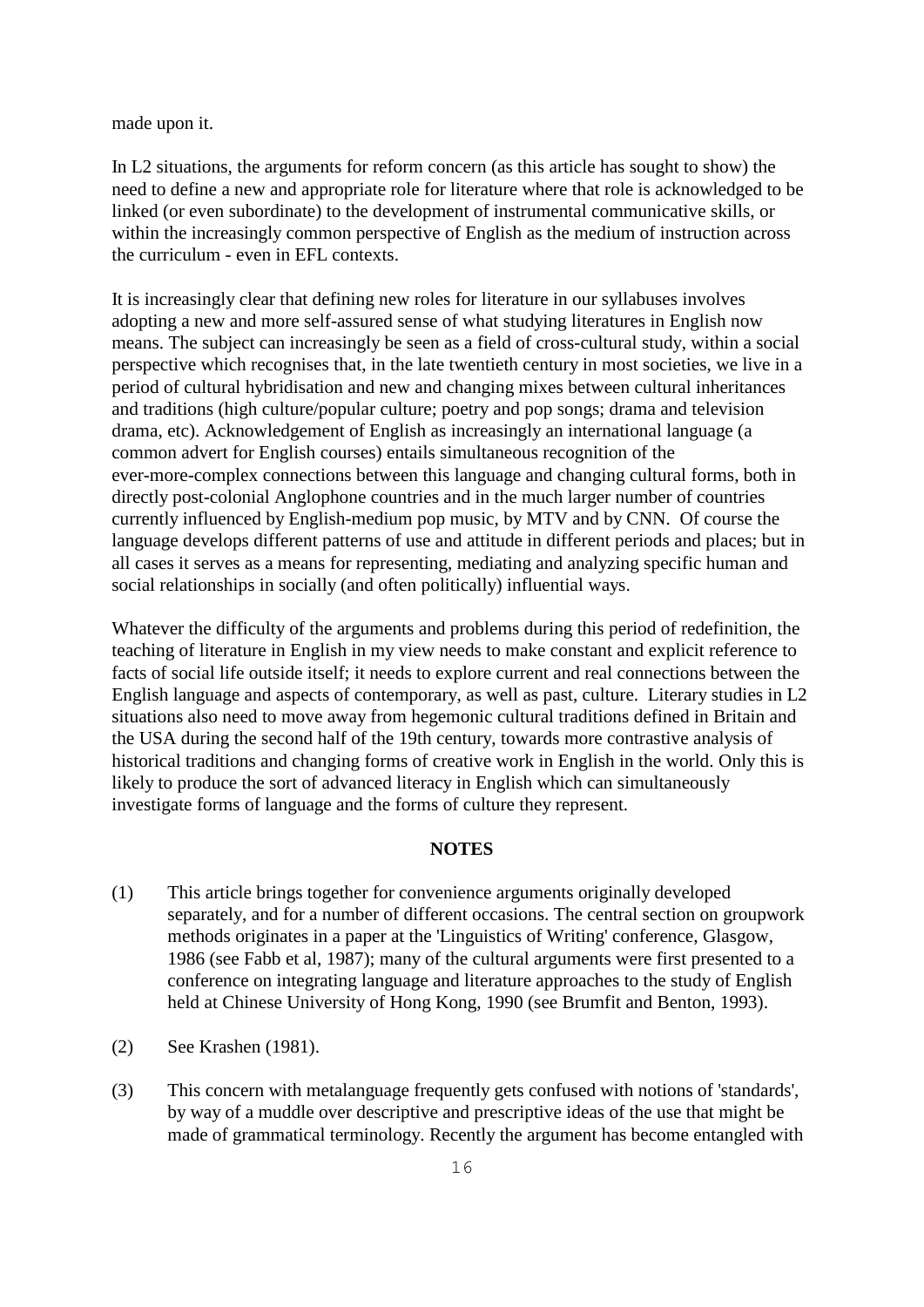the ostensibly unrelated issue of the relative merits of 'real books' and 'phonics' as methods of teaching reading. For discussion of the role of standard English in school education, see the Cox report (1989).

- (4) See discussion in Eagleton (1983). Note, however, that feminist work generally cuts across the divisions identified here. See discussion in Thompson and Wilcox (1989).
- (5) An example of this type of work is McRae and Boardman (1984). Especially interesting examples of reading activities can be found in Grellet (1981).
- (6) For histories of the nineteenth-century development of literary studies, see Mulhern (1979), Ohmann (1976), Michael (1987) and Viswanathan (1989). For a detailed history of English language teaching, see Howatt (1984).
- (7) See Widdowson (1975) for discussion.
- (8) Extended discussion of practical issues in designing activities for specific groups can be found in Durant, 'Designing groupwork activities: a case study', in 'Designing groupwork activities: a case study', in Carter and McRae (1996:65-88).
- (9) Over one hundred activities along these lines can be found in Durant and Fabb (1989). A good example of integrated discussion and activity-work, aimed at school-level students, is Hackman and Marshall (1990); and an undergraduate coursebook combining exposition with follow -up activities is Montgomery et al (2000).
- (10) A recent guide to essay writing skills in literary studies is Fabb and Durant (1993); other examples are Pirie (1985) and Barnet (1985).

## **REFERENCES AND FURTHER READING**

Alderson, C. and A.H.Urquhart. (1984), Reading in a Foreign language (London: Longman).

Barnet, S. (1985), A Short Guide to Writing about Literature (London: Batsford).

Benton, M., and P. Benton. (1990), Double Vision: reading paintings... reading poems... reading paintings (London: Hodder and Stoughton).

Brumfit, C.J, and R.Carter (eds). (1986), Literature and Language Teaching (Oxford: OUP).

Brumfit, C.J. and M.Benton (1993), Literature Teaching Round the World (London: Macmillan).

Burton, G. and R. Dimbleby. (1990), Teaching Communication (London: Routledge).

Carter, R. and M.N. Long. (1991), Teaching Literature (London: Longman).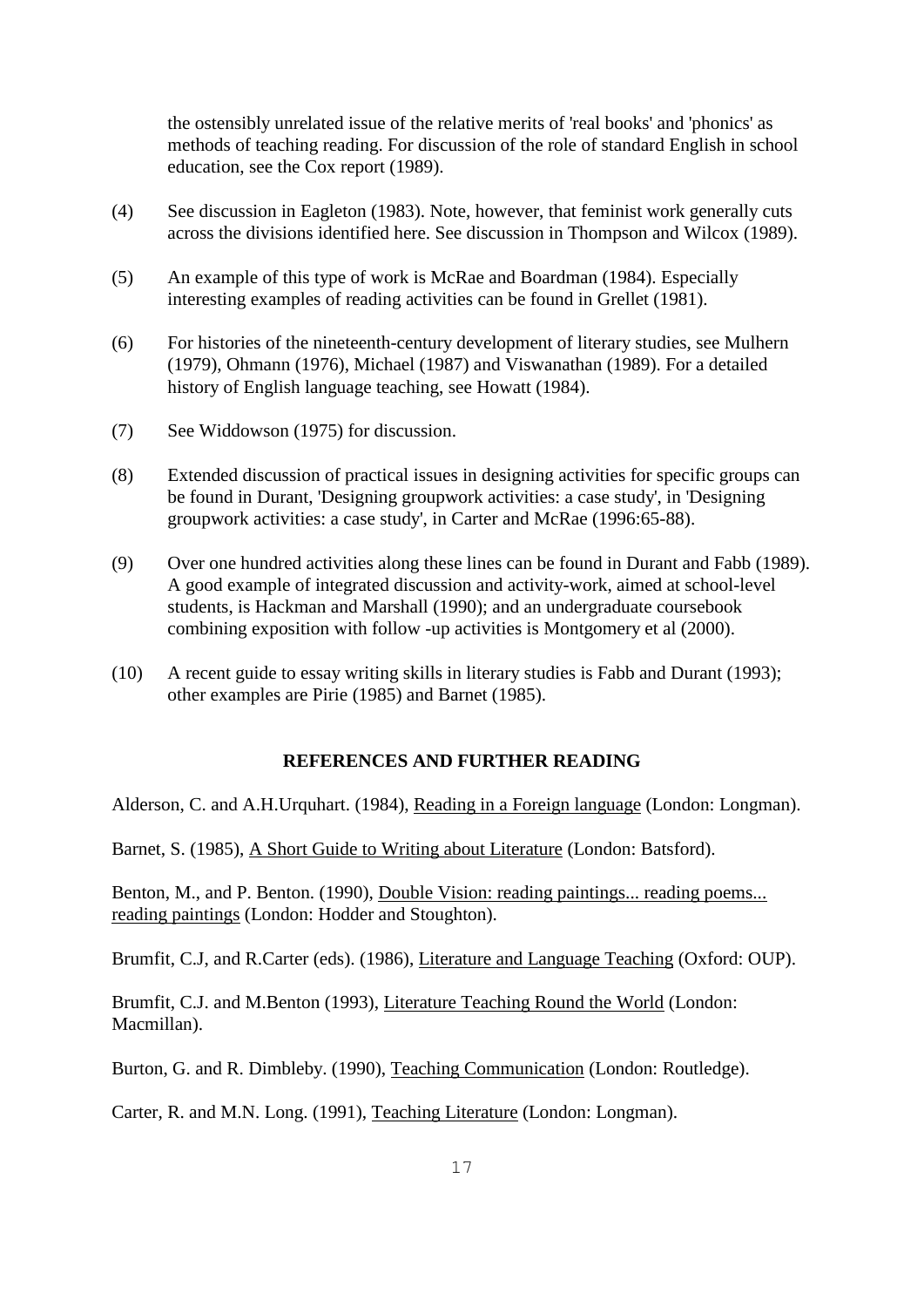Carter, R. and J.McRae (eds) (1996), Language, Literature and the Learner (London: Longman).

Durant, A. and N.Fabb. (1989), Literary Studies in Action (London: Routledge).

Eagleton, M. (1983), Feminist Literary Theory: a Reader (Oxford: Blackwell).

Eagleton, T. (1983), Literary Theory: an Introduction (Oxford: Blackwell).

Fabb, N, D.Attridge, A.Durant and C.MacCabe. (1987), The Linguistics of Writing: Arguments between Language and Literature (Manchester: Manchester University Press).

Fabb, N, and A.Durant. (1993), How to Write Essays, Dissertations and Theses in Literary Studies (London: Longman).

Grellet, F. (1981),Developing Reading Skills: a Practical Guide to Reading Comprehension Exercises (Cambridge: CUP).

Hackman, S, and B.Marshall. (1990), Re-reading Literature: new critical approaches to the study of English (London: Hodder & Stoughton).

HMSO. (1989), English for Ages 5-16: Proposals of the Secretary of State for Education and Science and the Secretary of State for Wales ('the Cox Report').

Howatt, A.P.R. (1984), A History of English Language Teaching (Oxford: OUP).

Krashen, S. (1981), Second Language Acquisition and Second Language Learning (Oxford: Pergamon).

McRae, J. (1991), Literature with a Small 'l' (London: Macmillan).

McRae, J. and R. Boardman. (1984), Reading between the Lines (Cambridge: CUP).

Maley A., and S. Moulding. (1985), Poem into Poem: reading and writing poems with students of English (Cambridge: CUP).

Masterman, L. (1985), Teaching the Media (London: Comedia).

Michael, I. (1987),The Teaching of English: from the Sixteenth Century to 1870 (Cambridge: CUP).

Montgomery, M, A.Durant, N.Fabb, T.Furniss and S.Mills. (2000), Ways of Reading: Advanced Reading Skills for Students of Literature (London: Routledge).

Mulhern, F. (1979), The Moment of Scrutiny (London: NLB).

Ohmann, R. (1976), English in America (Oxford: OUP).